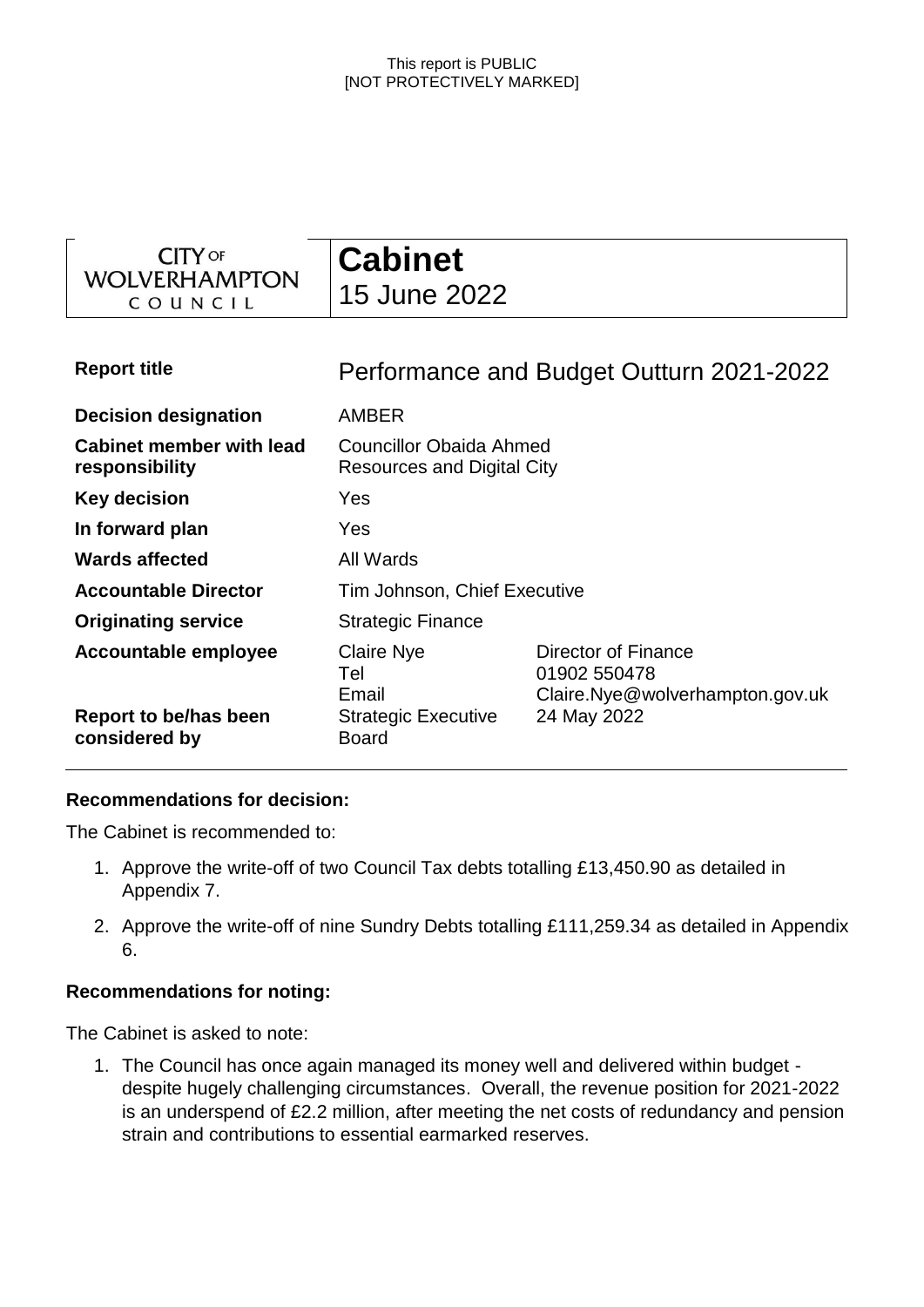- 2. That the Housing Revenue Account revenue outturn position for the year was a surplus before allocations of £13.1 million, compared to a budgeted surplus of £13.1 million.
- 3. That the capital programme has an outturn position of £82.5 million for the General Fund and £55.9 million for the Housing Revenue Account (HRA). A summary of the outturn is detailed in section 10. A full detailed report on the Capital Outturn 2021-2022 including Quarter One Capital Monitoring 2022-2023 will be reported to Cabinet in July 2022.
- 4. That 605 council tax accounts totalling £344,368.87, as detailed in paragraph 11.2 and Appendix 5, have been approved for write-off by the Director of Finance in accordance with the Council's Financial Procedure Rules.
- 5. That 19 Non-Domestic Rates (NDR) debts totalling £164,898.52, as detailed in paragraph 11.2 and Appendix 5, have been approved for write-off by the Director of Finance in accordance with the Council's Financial Procedure Rules.
- 6. That 15 housing benefit overpayments totalling £10,085.40 as detailed in paragraph 11.2 and Appendix 5, have been approved for write-off by the Director of Finance in accordance with the Council's Financial Procedure Rules.
- 7. That 212 sundry debt accounts totalling £133,325.24, as detailed in paragraph 11.2 and Appendix 5, have been approved for write-off by the Director of Finance in accordance with the Council's Financial Procedure Rules.
- 8. The performance against the key indicators as set out in Appendix 1.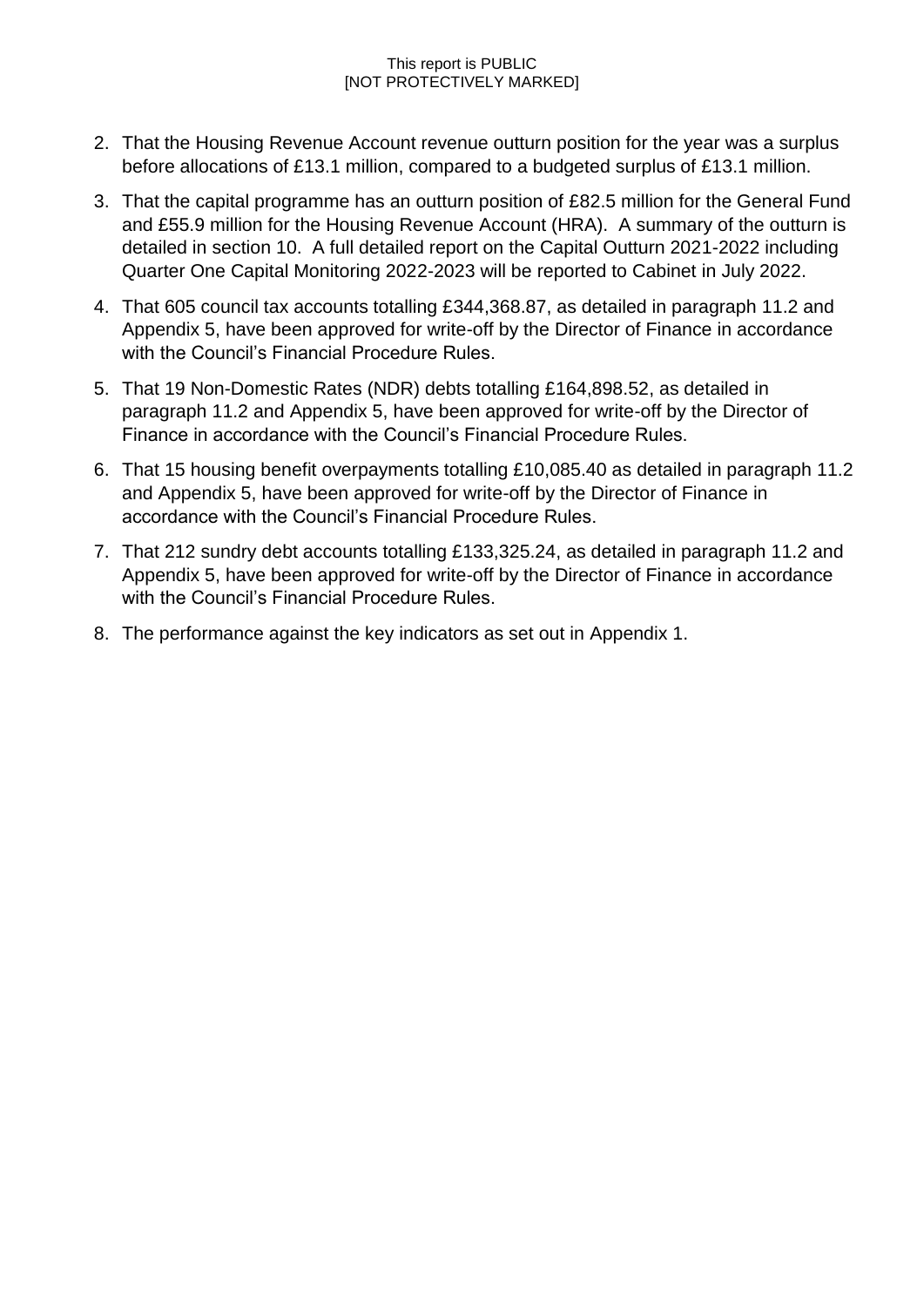## **1.0 Purpose**

1.1 The purpose of this report is to provide Cabinet the Council's outturn position for 2021- 2022 compared with approved budgets and targets and performance update against the Relighting Our City priorities.

### **2.0 Background**

- 2.1 On 16 September 2020, Council approved the Relighting Our City recovery framework to guide the Council's approach as we emerge from the Covid-19 pandemic.
- 2.2 Relighting Our City was launched as a 'living' document and a commitment made to regularly review and refresh the plan to ensure that it continues to reflect the priorities of local people and capture the fast-changing nature of the pandemic. This was updated at Cabinet on 17 March 2021, including a reflection on what had been achieved so far and an overview of future planned activity to support recovery from the pandemic.
- 2.3 Relighting Our City also includes a performance framework, providing high-level city data on key priorities and benchmarking city performance against national and regional data in order highlight the impact of targeted interventions, inform strategic decision-making in relation to provision and encourage scrutiny of those strategic decisions.
- 2.4 On 2 March 2022, Council approved Our City: Our Plan, a new Council Plan building on Relighting Our City and providing the strategic framework for delivering the ambition that 'Wulfrunians will live longer, healthier lives'. Reporting against this framework for both performance and budget will take place from 2022-2023 onwards.
- 2.5 The City of Wolverhampton Council has built up a strong track record over many years of managing its finances well and consistently setting a balanced budget. Our approach to strategic financial management, aligning budgets to service priorities and improving services, and investing in transformation priorities, continues to put us in a strong financial position.
- 2.6 On 3 March 2021, the Council approved the net budget requirement for 2021-2022 of £258.5 million for General Fund services. This report details the outturn position against this net budget requirement.
- 2.7 The Covid-19 pandemic has significantly distorted the Council's financial position and medium term financial strategy (MTFS). As detailed in previous budget reports to Cabinet, the cost of dealing with the pandemic and loss of income extends beyond the immediate period. During 2020-2021 and 2021-2022, local authorities received one-off Covid-19 Emergency Grant to support the cost implications of the pandemic. In addition, local authorities could apply for funding to part fund the loss of income from noncommercial fees and charges. Neither of these grants have been extended for 2022- 2023, however, the costs of the pandemic extend beyond 2021-2022.
- 2.8 The Council has responded to the unprecedented impact of the Covid-19 global pandemic. This has meant refocusing the efforts of the organisation on supporting those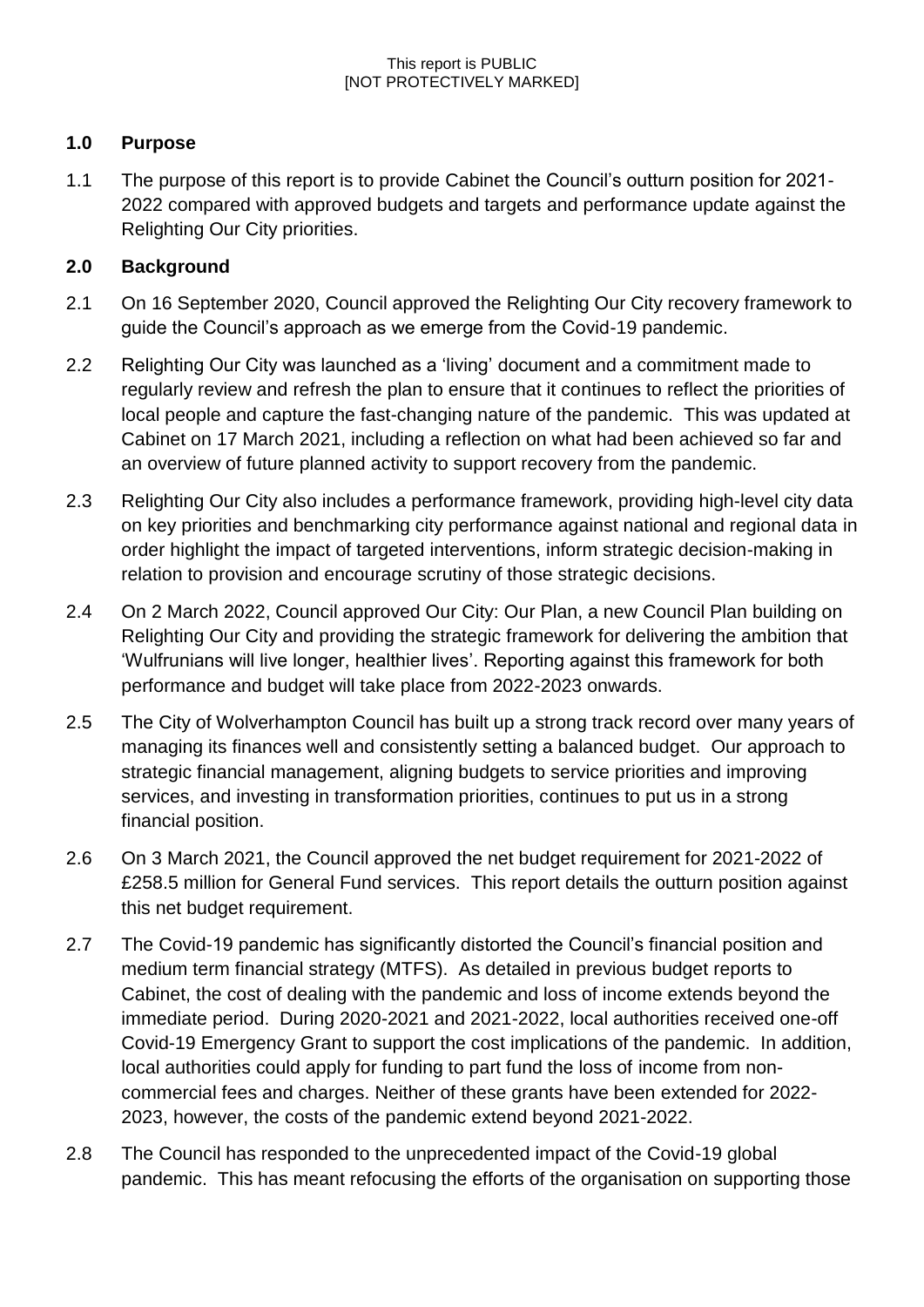in the city that need us most – especially the most vulnerable, supporting our NHS colleagues, helping struggling city businesses to survive and adapt to the constantly changing operating restrictions, supporting our schools and young people and maintaining core, essential council services.

- 2.9 Despite all of this uncertainty and 'distortion', the Council has once again managed its money well and delivered within budget. Overall, the General Fund, after the cost of redundancy and pension strain and contributions to essential earmarked reserves, is a net forecast underspend of £2.2 million. It is proposed that this is transferred into the Future Years Budget Strategy to support the budget deficit going forward, namely identifying further projected budget reductions which were estimated at £12.6 million in 2023-2024, rising to £25.8 million by 2025-2026 when reported to Full Council in March 2022.
- 2.10 It should be noted that, nationally, local authorities are being asked to review their accounting treatment of infrastructure assets, including their economic life, depreciation and Minimum Revenue Provision (MRP) calculation. In response, the council is currently reviewing its accounting policy and will be discussing the findings with the council's external auditors. This may result in additional charges being made on MRP. Once this work has been concluded, an update will be reported to Cabinet.
- 2.11 Reserves play a vital role in the financial sustainability of the Council. The Council's General Fund balance stands at £13.7 million, which is approximately 5% of the 2022- 2023 net budget. In addition, the Council holds specific reserves which are set aside to fund future planned expenditure. It is vital that Council continues to hold these reserves to mitigate the risk of uncertainty of any potential future expenditure and to support the delivery of council priorities.
- 2.12 Recovering from the pandemic requires the Council to invest, on a huge scale, in our city and its people - to help them recover and thrive. Investment is needed in supporting vulnerable residents and struggling families; in opportunities for our children and young people; in job and employment opportunities for our young adults hit disproportionately by unemployment; in support for city businesses; in closing the digital divide and in the big switch to a greener economy. Our prudent financial management to date will enable us to move forward with this short-term targeted investment.
- 2.13 In the Reserves, Provisions and Balances 2021-2022 report to be considered at this meeting it will be seen that the overall total of general and earmarked reserves, for which the Council has flexibility to allocate, has been prudently maintained. The Reserves, Provisions and Balances 2021-2022 report will provide detail on the movements on all reserves and notes that reserve strategy is currently being reviewed in light of Our City, Our Plan priorities and the budget challenge facing with Council. An updated Reserves Strategy will be reported back to Cabinet as part of the budget process.
- 2.14 Schools remaining in control of the local authority have contributed a net £2.4 million to reserves during 2021-2022 after adjusting for balances attributable to academies, taking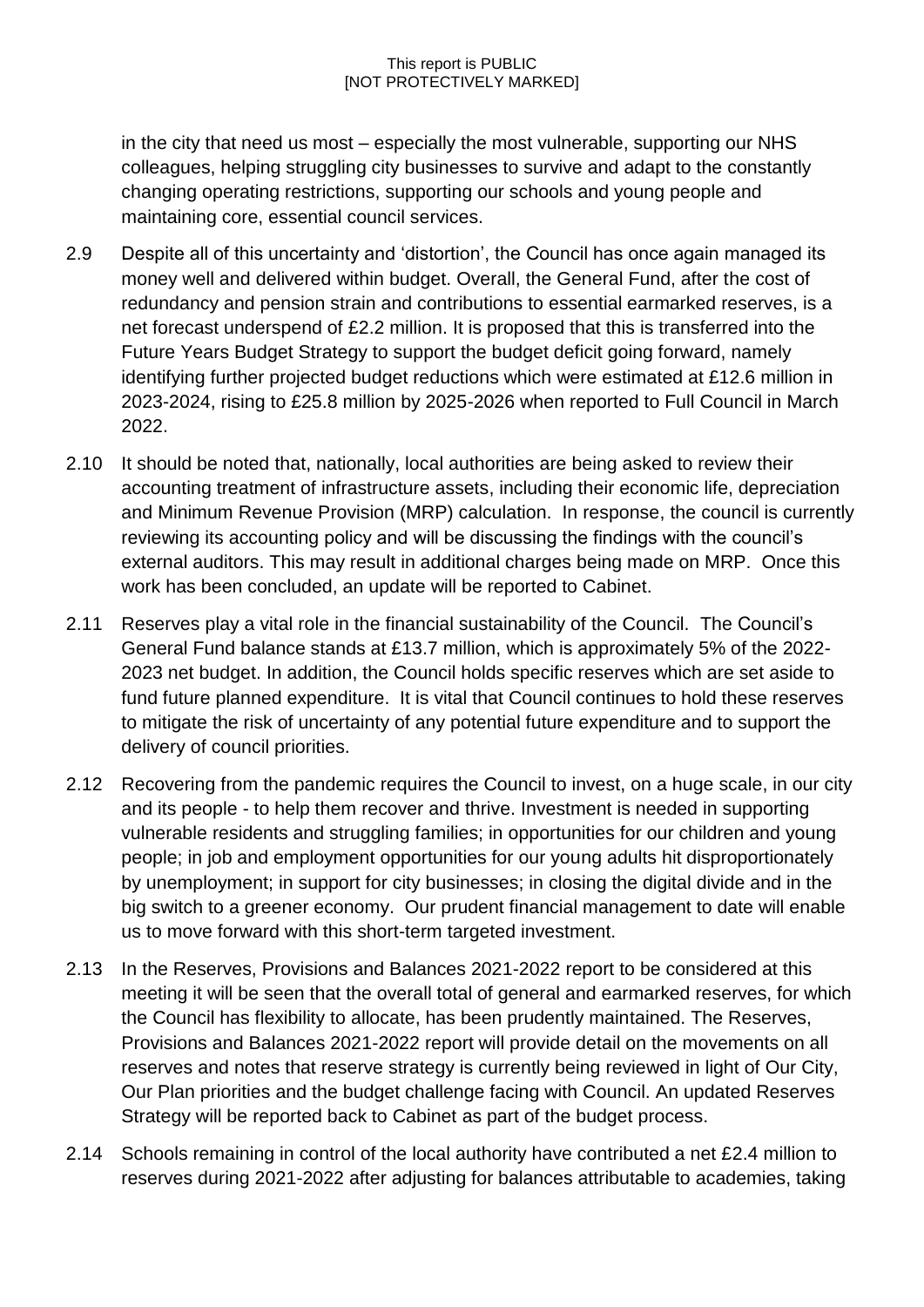the total accumulated reserves to £15.6 million at 31 March 2022. This is set out against schools' projection of balances of £10.2 million at the end of 2021-2022. The Deputy Director of Education and Director of Finance will continue to challenge those schools who hold significant surplus balances and those with deficits, aiming to gain an understanding of plans in place and whether they are appropriate.

- 2.15 The Housing Revenue Account revenue outturn position for the year was a surplus before allocations of £13.1 million, which is in line with the budget.
- 2.16 The Capital Programme has an outturn position of £82.5 million for the General Fund and £55.9 million for the Housing Revenue Account (HRA). A summary of the outturn position is detailed in section 10. A full detailed report on the Capital Outturn 2021-2022 including Quarter One Capital Monitoring 2022-2023 will be reported to Cabinet in July 2022.
- 2.17 The Director of Finance has approved the write off of 851 debt accounts totalling £652,678.03 in value.

## **3.0 Performance Update**

- 3.1 The Council continues to use a variety of means in which to assess the efficiency and effectiveness of operations against organisational strategic priorities and statutory requirements.
- 3.2 Critically it continues to manage resources effectively, consistently setting a balanced budget, and delivering against the Medium Term Financial Strategy, despite austerity.
- 3.3 External verification of performance is also undertaken through external audit of the Council's accounts, and key inspections such as Office for Standards in Education, Children's Services and Skills (Ofsted) and other regulatory bodies. Risks continue to be managed through the strategic risk register which is reported to Audit and Risk Committee on a regular basis.

## **Relighting Our City Performance**

- 3.4 Relighting Our City set out the priorities which guided the Council's approach as the organisation and the city started to transition from the response to the recovery phase of the pandemic. These priorities together with the associated key actions and activity formed a framework for recovery.
- 3.5 Within the Relighting Our City recovery commitment plan there are five overarching priorities for recovery, supporting the delivery of our Council Plan vision for Wulfrunians to live longer, healthier, and more fulfilling lives:
	- Support people who need us most
	- Create more opportunities for young people
	- Support our vital local businesses
	- Generate more jobs and learning opportunities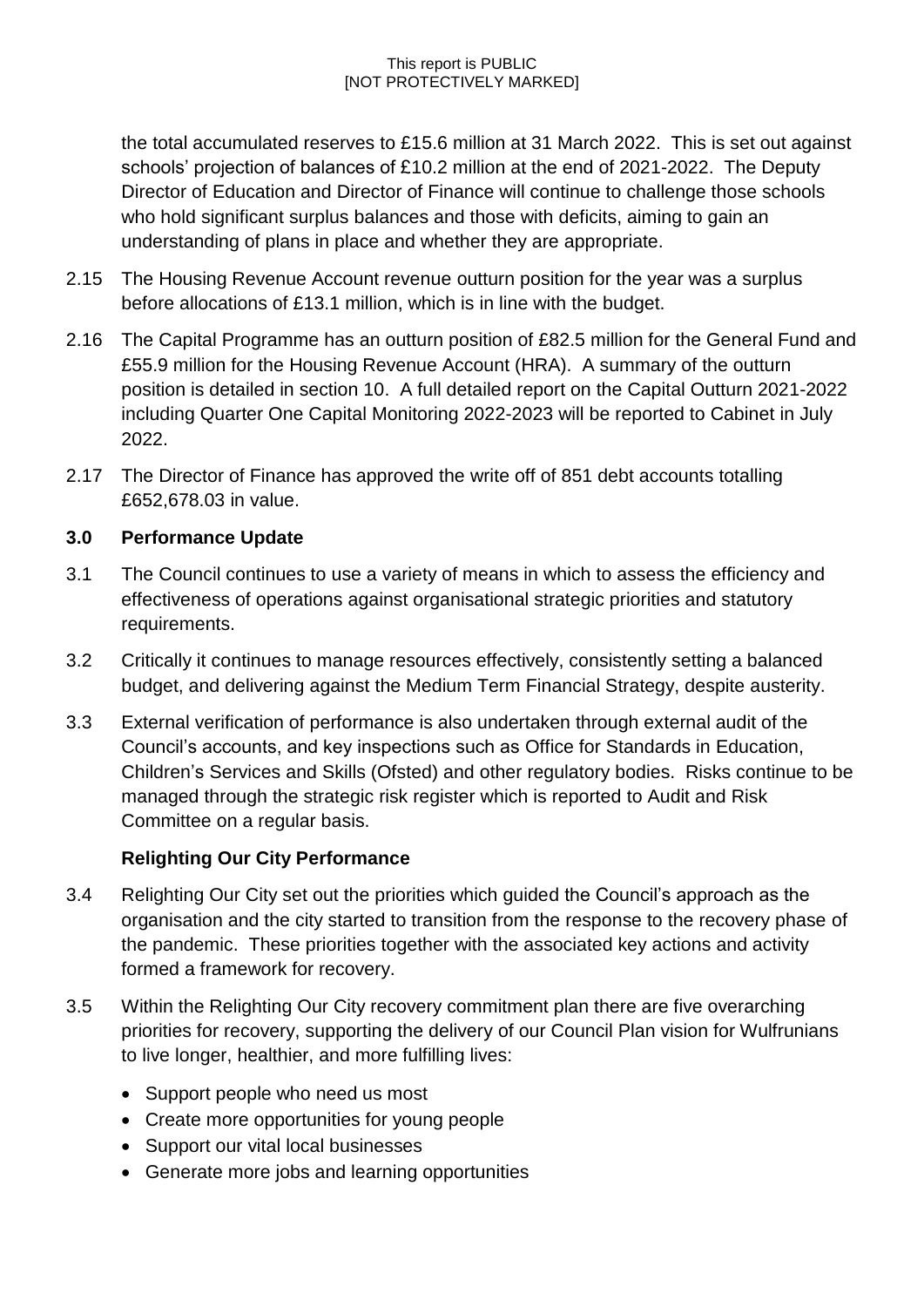- Stimulate vibrant high streets and communities
- 3.6 A performance framework was created to monitor performance against these priorities and included two different types of indicators, city indicators and impact indicators.
- 3.7 City indicators are high level indicators which although the Council can influence, may not be able to directly affect. Data on these indicators is published nationally, to enable a comparison against regional, statistical, and national averages. Impact indicators demonstrate how council interventions are working to improve outcomes for residents against key priorities.
- 3.8 This report sets out a summary of performance against city and impact indicators, relevant financial information, and key areas of activity. A dashboard of the performance against impact indicators is included at appendix 1.
- 3.9 The Relight Our Council performance indicators have been updated for Q4 2021/2022. This is the last publication of these indicators before the new Council Plan performance framework starts in Q1 2022/2023.
- 3.10 Over the year, out of 29 indicators;
	- 18 indicators showed improvement
	- 10 indicators showed similar performance
	- 1 indicators showed a decreased over the year
- 3.11 Over the year, 11 indicators were comparable to national averages
	- 6 indicators performed better than national averages
	- 5 indicators performed worse than national averages
- 3.12 Through robust internal performance management, the majority of indicators have seen improvement over the financial year. This performance management has also ensured that areas of concern are picked up quickly with strategies developed to ensure long term, sustained improvement.
- 3.13 A detailed view of performance by priority area is detailed below.

## **Supporting people who need us most**

- 3.14 The Council continues to provide support to those facing hardship, working with our partners to keep our city safe and build resilience to ensure all our communities can thrive.
- 3.15 Social care performance remains an area of strength in the city. The Council has seen a continuation of strong performance in both children's and adults social care in the statutory returns published within the year.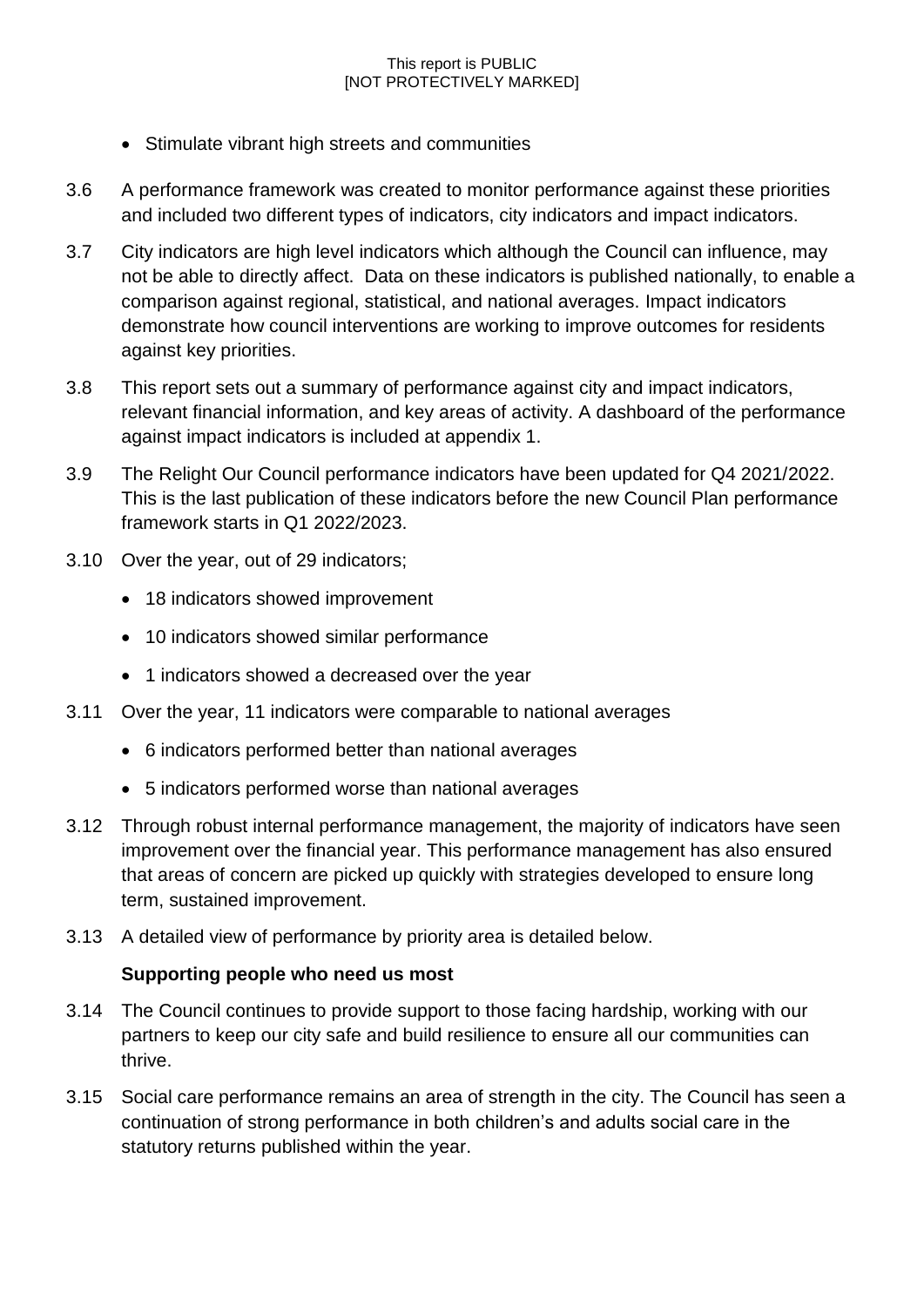- 3.16 Internal performance indicators for social care, in general, show either improved performance or continued strong performance against national, regional and statistical comparators.
- 3.17 Supporting people to be independent at home remains a key objective for the Council with 60% of all residents open to Adult Social Care being supported in their own homes, this is an increasing number.
- 3.18 The Councils performance in terms of reablement remains above national averages, with 71% of residents aged 65 or over remaining at home 91 days after discharge from hospital at quarter end.
- 3.19 The Council has continued to work with partners to support the role out of the Covid-19 vaccination at speed. At quarter end 73.8% of the adult population of Wolverhampton were vaccinated. Further to this, almost 94% of our residents aged 80 or above, 89% of our most clinically vulnerable residents and 96% of our care home residents are vaccinated ensuring protection to those most vulnerable.
- 3.20 The Council is also supporting keeping people safe through the supply of personal protective equipment (PPE), with over 5 million items being supplied through the pandemic, almost 1 million in this financial year.
- 3.21 Reducing rough sleeping continues to be a priority to the Council with a 25% reduction in rough sleepers in the year.
- 3.22 The Council continues to support vulnerable residents to maximise their benefit entitlement to ease their financial hardships. 853 residents have been supported through the welfare rights helpline to a potential gain of over £2.7 million.
- 3.23 Regarding financial performance, as detailed in Appendix 2, Adult Services out-turned with an underspend of £122,000, after the use of one off funding and a contribution into reserves. The position has improved significantly from the forecast at quarter 3, mainly due to the to the use of one-off funding which will not be available in future years. This includes £1.1 million of covid grants and £2.3 million funded from the government's fund for Homefirst Discharge Strategy. There is uncertainty of the forecast position for Adult Services in 2022-2023 and over the medium term, as services re-open following the pandemic and demand in some areas is back at pre-pandemic levels, although the type of service required may be different. In addition to post pandemic recovery, Wolverhampton has agreed to be a 'trailblazer' authority and implement charging reform in January 2023. The Council is required to conduct a fair cost of care exercise to review levels of payments to providers, and how the Council will move towards it in the medium term if and where it is not paid already. In addition, the changes in legislation around individuals' contributions towards their care will likely result in more individuals having financial support from the Council. The analysis is underway but at this time the overall impact is not known.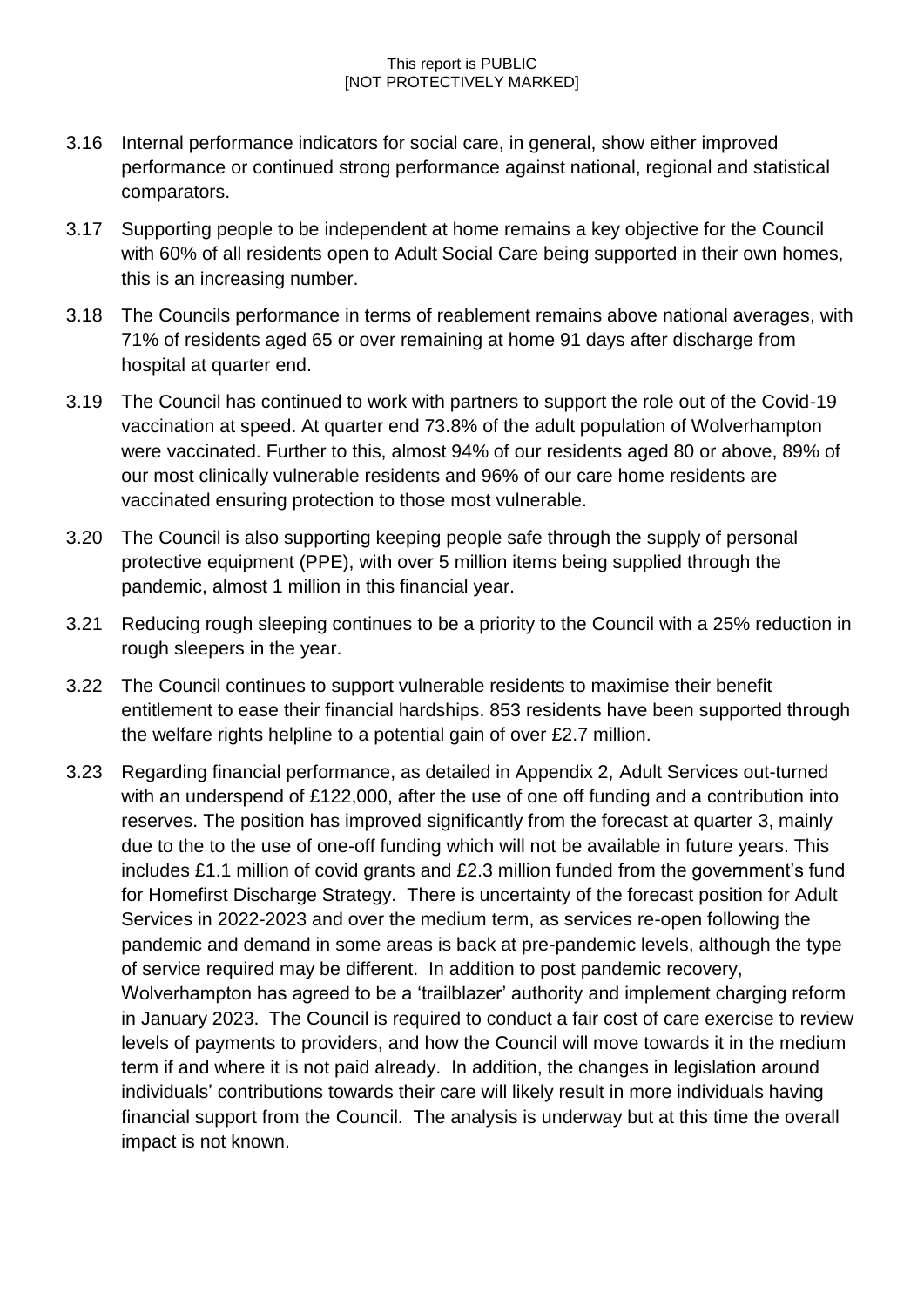- 3.24 Public Health and Wellbeing overall out-turned with an underspend of £231,000 which relates to staffing vacancies within libraries and use of one-off grant to within Community Safety & Community Cohesion. However, it should be noted that the income received for WV Active significantly reduced due to the pandemic. Following the compulsory closures of the leisure centres, in line with government guidelines, memberships dropped from over 10,000 members in February 2020 to their lowest of 5,300 in December 2020. However, during the final quarter of 2021-2022 (January – March), WV Active membership moved over the milestone mark of 9,114. Plans and targets are in place to ensure that WV Active returns to 10,000 live members by the summer of 2022. In addition, the overall income has also been impacted by the second largest income stream for the service which is related to swimming lessons. In the final quarter of 2021- 2022, there has been a shortage of swimming teachers to deliver lessons, this is a national issue, and the service is looking to Swim England to support the local solutions. This shortage along with maternity leave and sickness within the services, has meant that lessons on some days and at certain sites have had to be paused – this has impacted on renewals and new joiners to the programme. Income losses as a result of the pandemic have been funded from one-off grants during 2021-2022.
- 3.25 Further financial analysis can be found in Appendix 2.

### **Creating more opportunities for young people**

- 3.26 Our ambition is that children and young people have the best possible opportunities to fulfil their potential. As a result, we are investing to connect young people to opportunities, support our schools to improve standards, ensure education provision is inclusive whilst continuing to support our most vulnerable young people.
- 3.27 The city continues to see an increase in the percentage of schools rated good or outstanding by Ofsted, above national averages. Ensuring inclusivity in access to this high standard of education remains a key priority. At quarter end, 90% of children and young people from ethnic minorities are attending a good or outstanding school, this number is the same as for White British residents. Further to this, the Council continues to support children and young people with special educational needs to attend mainstream schools, 81% at quarter end.
- 3.28 The Council performs lower than national averages in ensuring education and health care plans for children with special educational needs and disability (SEND) are completed within 20 weeks. This performance remains similar to last quarter.
- 3.29 This performance was identified through internal performance management processes. It was also highlighted through the recent SEND Ofsted inspection as an area for improvement. Since, there has been a clear improvement strategy put in place to ensure timeliness and quality of assessments being recorded on the ONE system. Performance is being monitored rigorously through a new suite of performance dashboards that have both director level oversight through internal performance meetings and partner engagement through the SEND Partnership Board.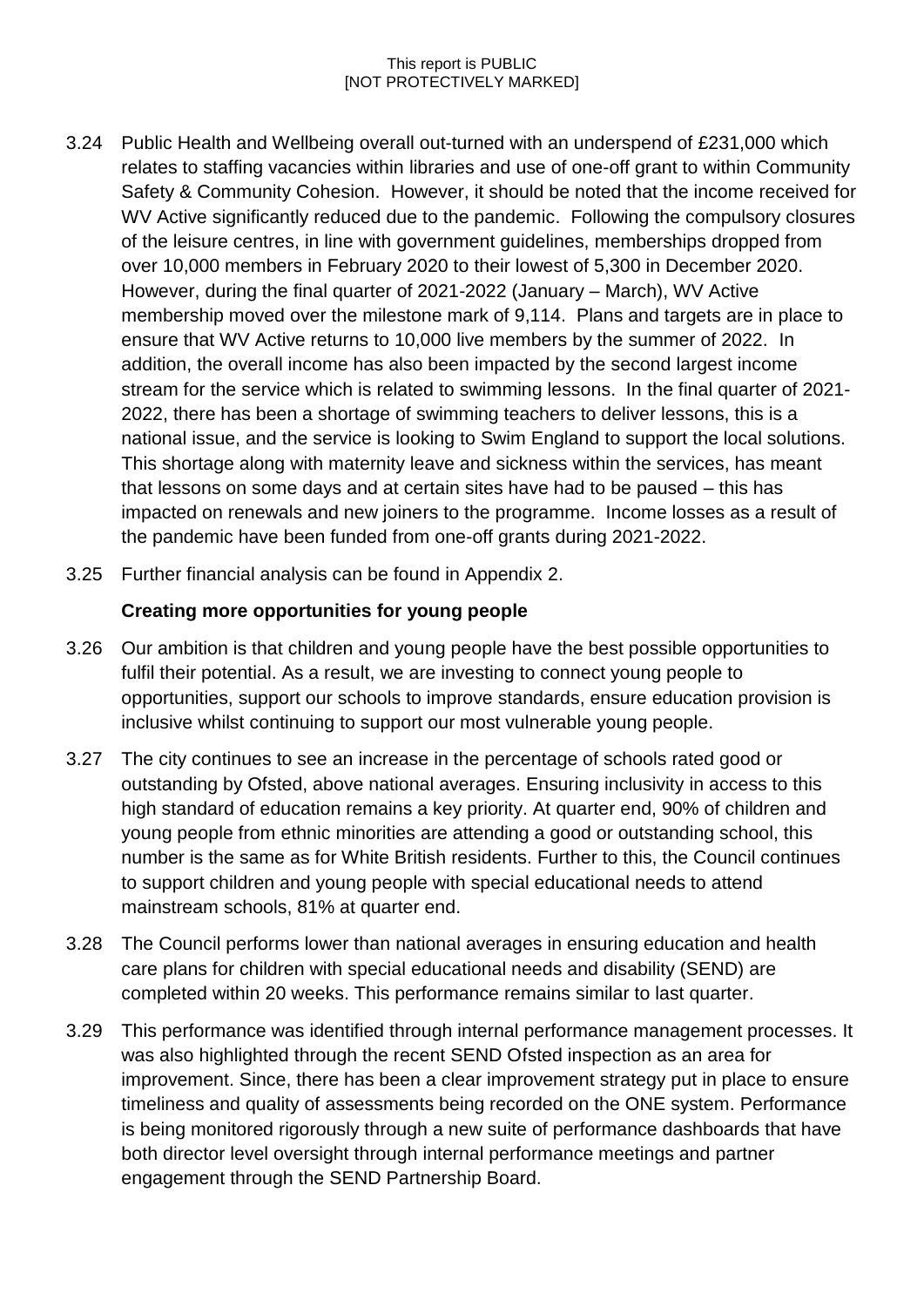- 3.30 Through the year the Council has worked with partners to deliver a programme of activities for children and young people. In total over 500 events were commissioned which were attended by over 14,000 young people, over 5,000 of which were eligible for free school meals.
- 3.31 Children's Social care remains an area of strength for the authority with decreasing numbers of children open to the service against a backdrop of increasing numbers regionally and nationally.
- 3.32 Against decreasing numbers of Child Protection cases, the percentage that are repeat cases has remained stable in the quarter. This figure is below national and regional comparators.
- 3.33 Placement stability of our children in care remains an area of strength for the Council. Data for both short and long-term stability shows that placements are secure and compare favourably to regional and national comparators. When older young people leave care, the Council support them to find suitable accommodation. 93% of our care leavers are currently in suitable accommodation, substantially above national and regional averages.
- 3.34 Regarding financial performance, Children's Services and Education out-turned with an underspend of £2.9 million, due to strong financial management and transformative projects and programmes which have achieved significant and positive changes for children and young people living and learning in Wolverhampton. Through the transforming children's service programme we offer a robust approach to managing demand across the children's social care system. This has resulted in a decrease in the number of children requiring statutory services. Our restorative approach to practice, enables us to work with families to offer the right support at the right time, resulting in increased strength and resilience in families. Further financial analysis is included at Appendix 2.

### **Generate more jobs and learning opportunities**

- 3.35 The pandemic has increased barriers to employment for too many people in our city, and we will continue to work collaboratively with partners to support people into work, learning and re-skilling opportunities and create new jobs and opportunities in our city for our citizens.
- 3.36 Wolverhampton has historically seen higher unemployment claimant count rates than the national average, however these rates were exacerbated by the pandemic. The increases in claimant count through the pandemic in Wolverhampton were proportionate to that seen nationally with young people being disproportionately impacted upon on through this period.
- 3.37 Over the year, Wolverhampton has seen decreases in the number of people claiming unemployment benefits in all ages bands. However, despite the decreases, Wolverhampton has the third highest rate for overall unemployment.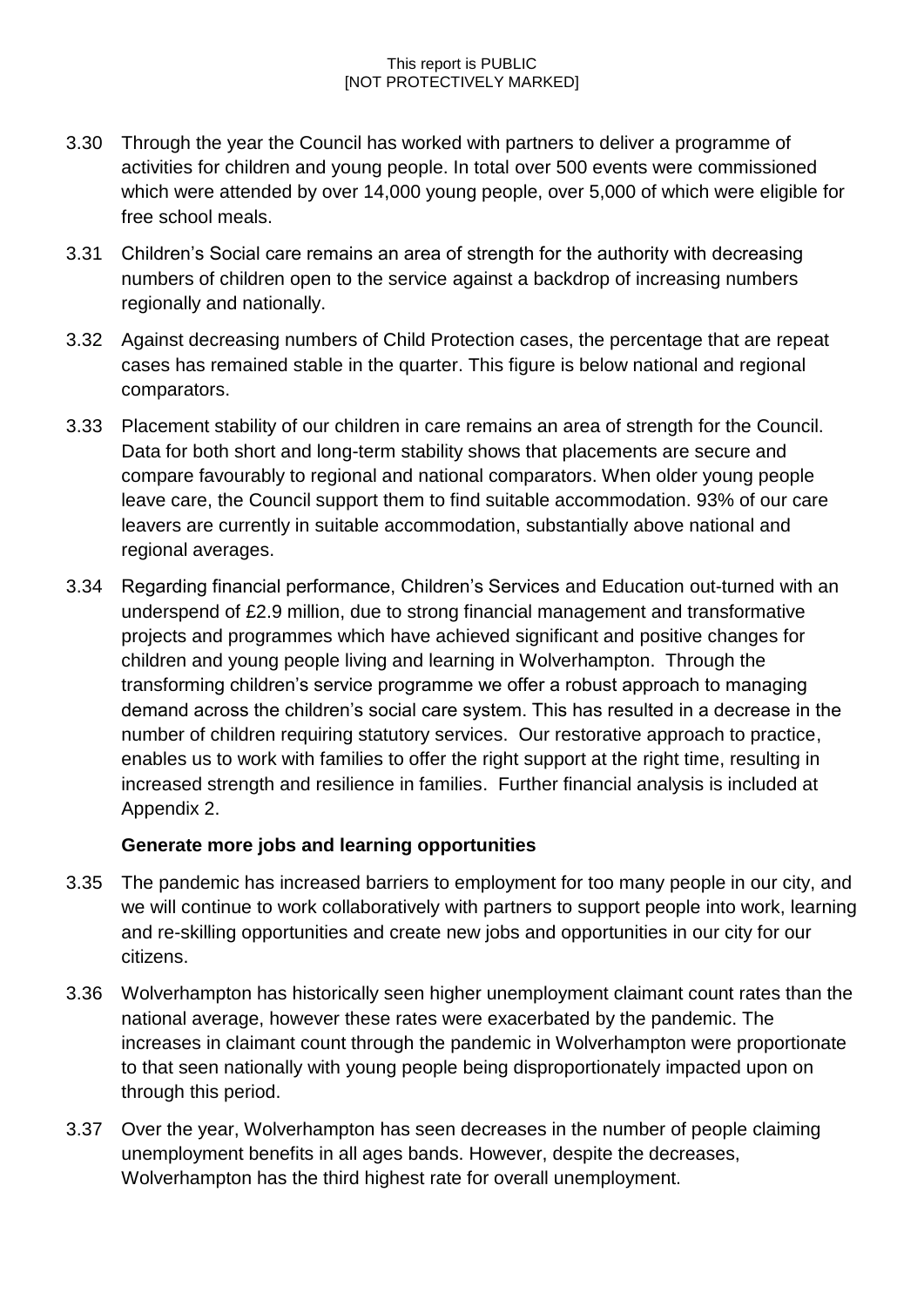- 3.38 Engagement data for 16 and 17 year olds in education, employment and training shows Wolverhampton favourably against comparators, however at quarter end Wolverhampton had the second highest rate of 18-24 year olds claiming unemployment benefit in the country.
- 3.39 The Council quickly identified this as a key priority with £3 million of funding being pledged to tackle youth unemployment in the city through the Wolves@Work 18-24 programme. Supported by this funding, during the year, the Council has supported 683 people into work through Wolves at Work and Black Country Impact as well as safeguarded or created 1,456 jobs through inward investment. The City Ideas Fund was launched in November 2022, giving city employers, partners, voluntary organisations, community groups and individuals a one-off grant to develop ideas and projects which help young people into employment, training and learning. The impact of these projects will be seen through 2022/23 and beyond and is being monitored through internal analysis and the support of the DWP.
- 3.40 The Council has also supported 116 young people through internal apprenticeships, apprenticeship levy spend or graduate schemes across the year. This ongoing support is with the aim of supporting young people to achieve a sustainable career with the authority.
- 3.41 Regarding financial performance, the Regeneration directorate, which includes the Skills service, out-turned with an underspend of £120,000 due to one-off staffing vacancies held pending a restructure, which has now been concluded. Further analysis is shown at Appendix 2.

## **Grow our vital local businesses**

- 3.42 Our local businesses are essential to a strong and resilient local economy but have been significantly impacted on by the pandemic. Building on the extensive Covid support mechanisms we have deployed which have included £60 million in grant funding through 2020-2021, we will continue to ensure there is an effective business support offer to meet the needs of local businesses, supporting growth, diversification and resilience.
- 3.43 Wolverhampton has over 8,000 businesses and a one year survival rate of 90% which is higher than the national average.
- 3.44 In the last quarter the Council supported 61 businesses through a combination of business support, tailored programmes and business reviews.
- 3.45 170 business were engaged with the Business Relight programme, a programme tailored to supporting business to relight post pandemic.
- 3.46 Through commissioned service 'Access to Business' 177 new start-ups are being supported.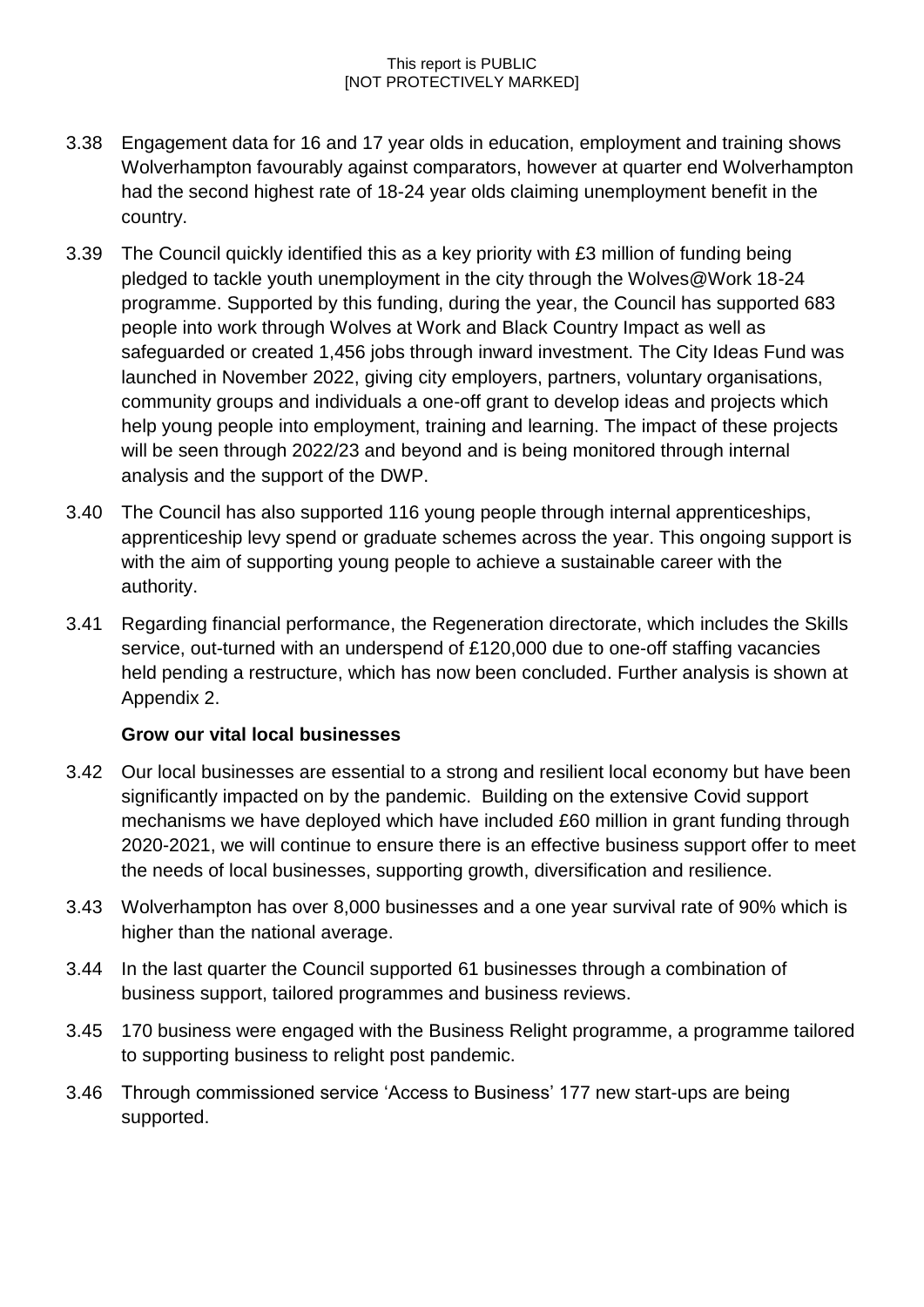3.47 Regarding financial performance, as mentioned above, the Regeneration directorate which includes Enterprise, out-turned with an underspend of £120,000. Further analysis is shown at Appendix 2.

### **Stimulate vibrant high streets and communities**

- 3.48 In the wake of the pandemic it is more important than ever to deliver against our ambitious plans to transform and reimagine our city, conscious of the changes in how we work, live, travel and spend our leisure time. We continue to deliver our plans to be an events city building on our strong cultural offer and drive investment into our communities, particularly focussed on our council's climate change commitment to be next carbon neutral by 2028.
- 3.49 Due to the pandemic in 2020, there was a 42% reduction in city centre footfall in comparison to 2019. Just under 590,000 football supporters attended games at the Molineux through the 2018-2019 season (last full crowd season) compared to just 4,500 in 2020-2021 and many other examples of dramatic decreases in event attendance.
- 3.50 Against pre-pandemic averages, there is a 13% reduction in city retail and recreational activity. Despite being lower than pre-pandemic, this indicator has shown continual, gradual improvement over the year and shows activity as its highest point since the start of the pandemic.
- 3.51 However, there is still a 54% reduction in activity on public transport when compared to pre-pandemic averages. This figure has remained fairly stable since the start of the pandemic. This could be linked to travellers confidence post pandemic, new routines around working from home and the cost of living crisis.
- 3.52 Data shows however that this isn't a problem on seen in Wolverhampton, with lower rates of activity on public transport seen also across the region and beyond.
- 3.53 The city continues to grow its rapid charging capabilities, with 30 rapid charging stations across the city now available to electric car users. This is six times as many as at the start of the year.
- 3.54 Regarding financial performance, excluding the impact of Covid-19, City Housing and Environment out-turned with a slight overspend of £70,000. The service is reporting one-off efficiencies across Waste Services, however, pressures are reported across Transportation, Highways Maintenance and Coroners Services. Pressures are also been seen within Parking Services as income levels have not returned back to pre-pandemic levels. Further financial analysis is included in Appendix 2.

### **Our Council**

3.55 To deliver against our key city priorities, the Council is continuing to become more efficient and effective through ongoing improvements in relation to assets, use of data, technology and digital, our people and money.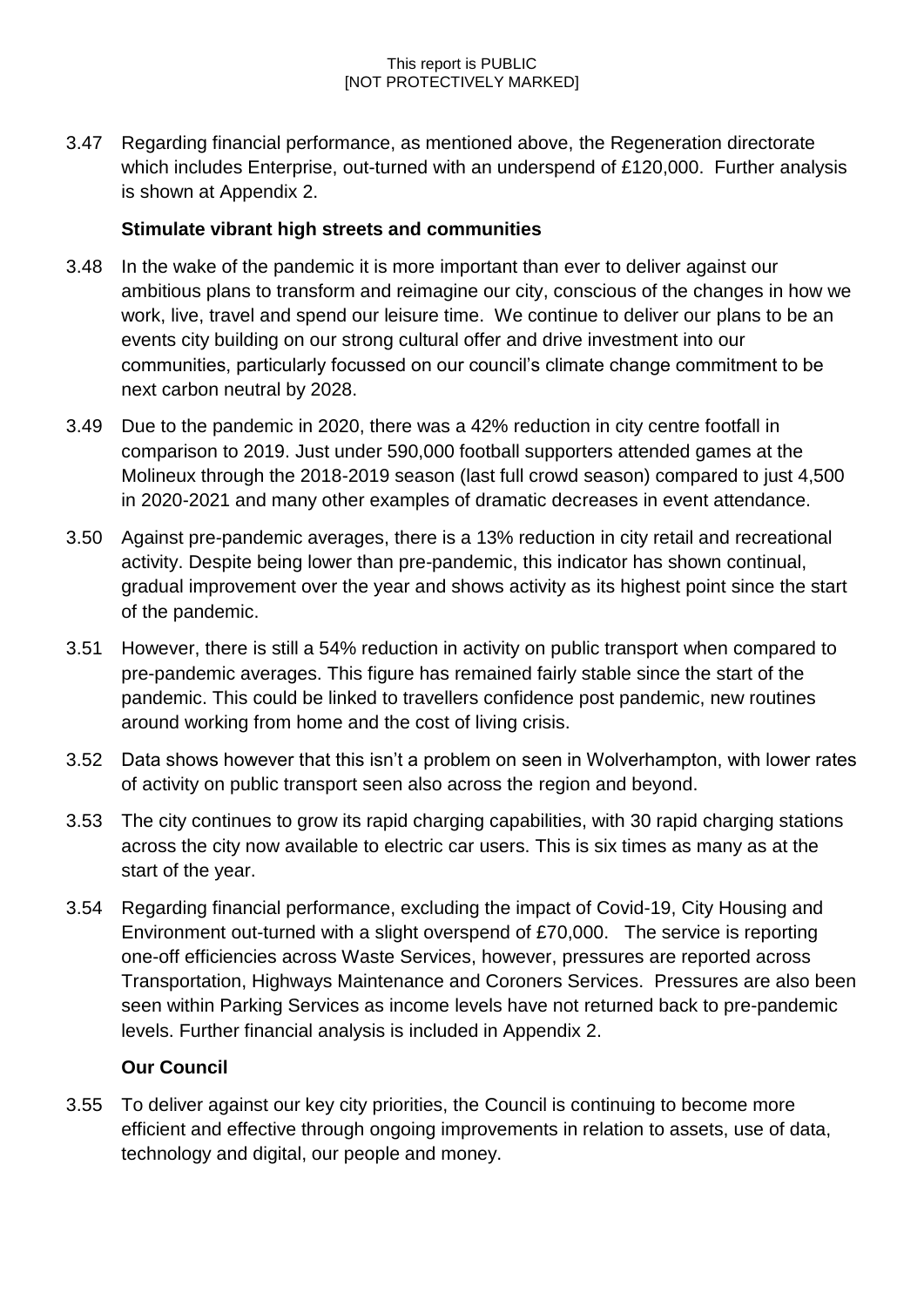- 3.56 There has been an increase in sickness absence in the year from 2.83% absence rate to 5.20%. Despite this increase this rate is in line with pre-pandemic figures.
- 3.57 Call abandonment rate in customer services was 10.4% in March 2021 compared to 21% in December 2019 (pre pandemic), with work ongoing to reduce this further and activity to provide customer service support in the community such as blue badge surgeries.

## **4.0 Revenue Budget Outturn – General Fund Summary**

- 4.1 On 3 March 2021, the Council approved the net budget requirement for 2021-2022 of £258.5 million for General Fund services.
- 4.2 Once again, the Council has managed it finances well, and overall, the General Fund projected outturn for 2021-2022 out-turned with a forecast underspend of £2.2 million, after meeting the net cost of redundancy and pension strain and contributions to essential earmarked reserves. It is recommended in the Reserves, Provisions and Balances report that this underspend be transferred into the Future Years Budget Strategy to support the budget challenge, namely identifying further projected budget reductions which were estimated at £12.6 million in 2023-2024, rising to £25.8 million by 2025-2026 when reported to Full Council in March 2022.
- 4.3 It should be noted, that nationally, local authorities are being asked to review their accounting treatment of infrastructure assets, including their economic life, depreciation and Minimum Revenue Provision (MRP) calculation. In response the council is currently reviewing its accounting policy and will be discussing the findings with the council's external auditors. This may result in additional charges being made on MRP going forward. Once this work has been concluded, an update will be reported to Cabinet.
- 4.4 An analysis of the Council's outturn position against General Fund revenue budgets for 2021-2022 is detailed in the table below. Further detailed analysis for each Division can be found in Appendix 2.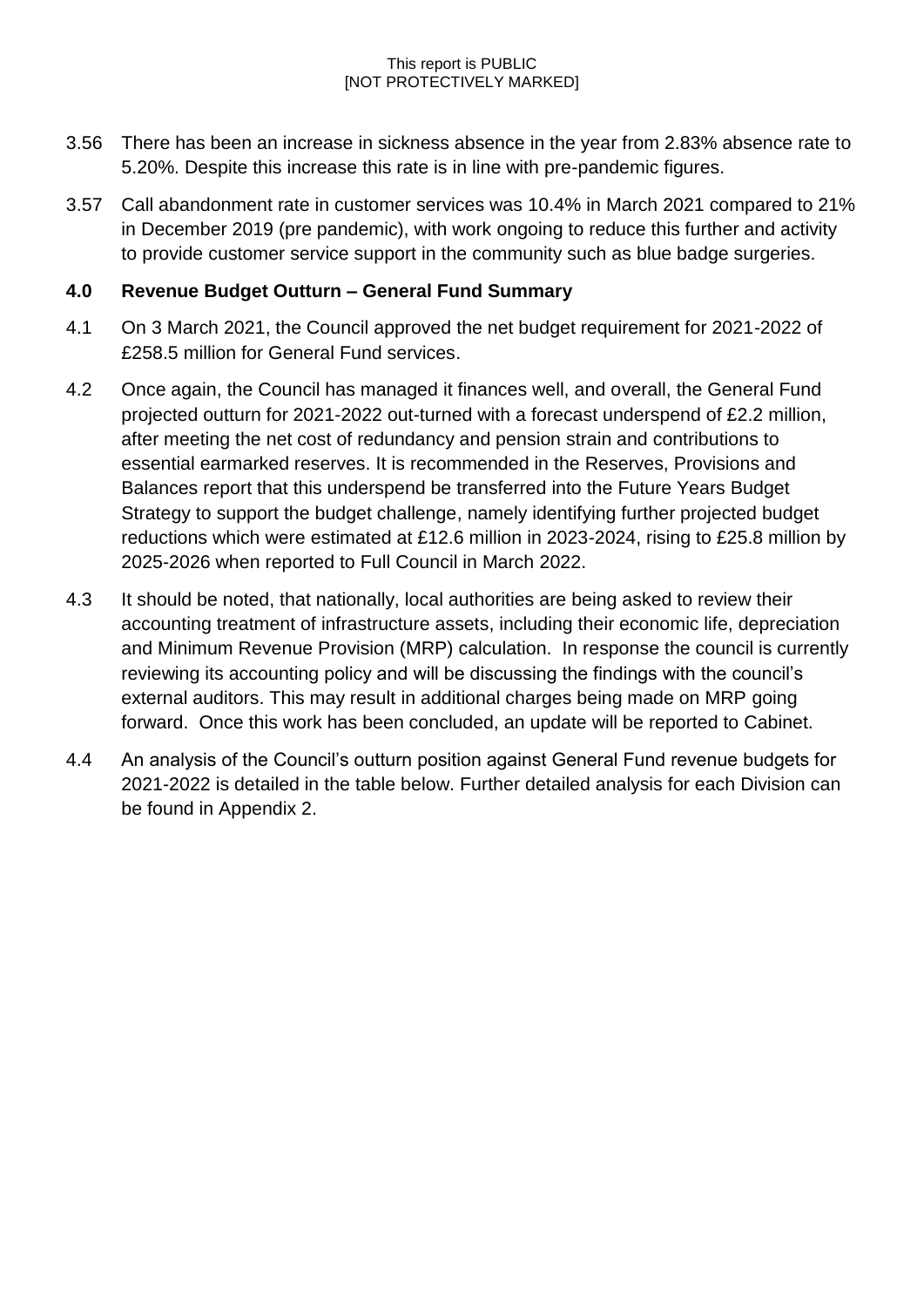|                                                                             | <b>Net</b><br><b>Controllable</b><br><b>Budget</b><br>2021-2022 | <b>Outturn</b><br>$2021 -$<br>2022 | <b>Variation</b> |                     |
|-----------------------------------------------------------------------------|-----------------------------------------------------------------|------------------------------------|------------------|---------------------|
|                                                                             |                                                                 |                                    |                  | <b>Over/(Under)</b> |
|                                                                             | £000                                                            | £000                               | £000             | $\frac{0}{2}$       |
|                                                                             |                                                                 |                                    |                  |                     |
| <b>Adult Services</b>                                                       | 71,739                                                          | 71,617                             | (122)            | (0.17%)             |
| <b>Children's Services and Education</b>                                    | 52,432                                                          | 49,548                             | (2,884)          | $(5.50\%)$          |
| <b>Public Health and Wellbeing</b>                                          | 5,381                                                           | 5,150                              | (231)            | (4.29%)             |
| Regeneration                                                                | 3,788                                                           | 3,668                              | (120)            | (3.17%)             |
| <b>City Assets</b>                                                          | 10,687                                                          | 9,909                              | (778)            | (7.28%)             |
| <b>City Housing &amp; Environment</b>                                       | 28,390                                                          | 28,460                             | 70               | 0.25%               |
| Finance                                                                     | 14,598                                                          | 13,837                             | (761)            | $(5.21\%)$          |
| Governance                                                                  | 11,844                                                          | 11,303                             | (541)            | (4.57%)             |
| Strategy                                                                    | 10,801                                                          | 10,103                             | (698)            | (6.46%)             |
| <b>Communications and External Relations</b>                                | 2,270                                                           | 2,384                              | 114              | 5.02%               |
| <b>Corporate Budgets</b>                                                    | 46,567                                                          | 50,729                             | 4,162            | 8.94%               |
|                                                                             |                                                                 |                                    |                  |                     |
| <b>Net Budget Requirement</b>                                               | 258,497                                                         | 256,708                            | (1,789)          | (0.69%)             |
| <b>Council Tax (including Adult Social Care</b><br>Precept)                 | (112, 251)                                                      | (112, 251)                         |                  |                     |
| <b>Enterprise Zone Business Rates</b>                                       | (1,530)                                                         | (1,686)                            | (156)            | 10.20%              |
| <b>Top Up Grant</b>                                                         | (26, 702)                                                       | (26, 702)                          |                  |                     |
| Business Rates (net of WMCA growth<br>payment and Collection Fund deficit)  | (67, 477)                                                       | (67, 481)                          | (4)              | 0.01%               |
| <b>New Homes Bonus</b>                                                      | (1,017)                                                         | (1,018)                            | (1)              | 0.10%               |
| Section 31 Grant - Business Rates                                           | (11, 468)                                                       | (11,706)                           | (238)            | 2.08%               |
| Support                                                                     |                                                                 |                                    |                  |                     |
| Collection Fund (Surplus) / Deficit, net of<br>grants and specific reserves | (3, 178)                                                        | (3, 178)                           |                  |                     |
| Improved Better Care Fund and Social                                        | (25, 713)                                                       | (25, 718)                          | (5)              | 0.02%               |
| <b>Care Grants</b>                                                          |                                                                 |                                    |                  |                     |
| <b>Covid-19 Emergency Grant Funding</b>                                     | (8,707)                                                         | (8,708)                            | (1)              | 0.01%               |
| <b>Lower Tier Services Grant</b>                                            | (454)                                                           | (454)                              |                  |                     |
| <b>Total Resources</b>                                                      | (258, 497)                                                      | (258, 902)                         | (405)            | 0.16%               |
|                                                                             |                                                                 |                                    |                  |                     |
| <b>Net Budget (Surplus) / Deficit</b>                                       | -                                                               | (2, 194)                           | (2, 194)         | (0.85%)             |

# **Table 1 – 2021-2022 General Fund Revenue Budget Outturn**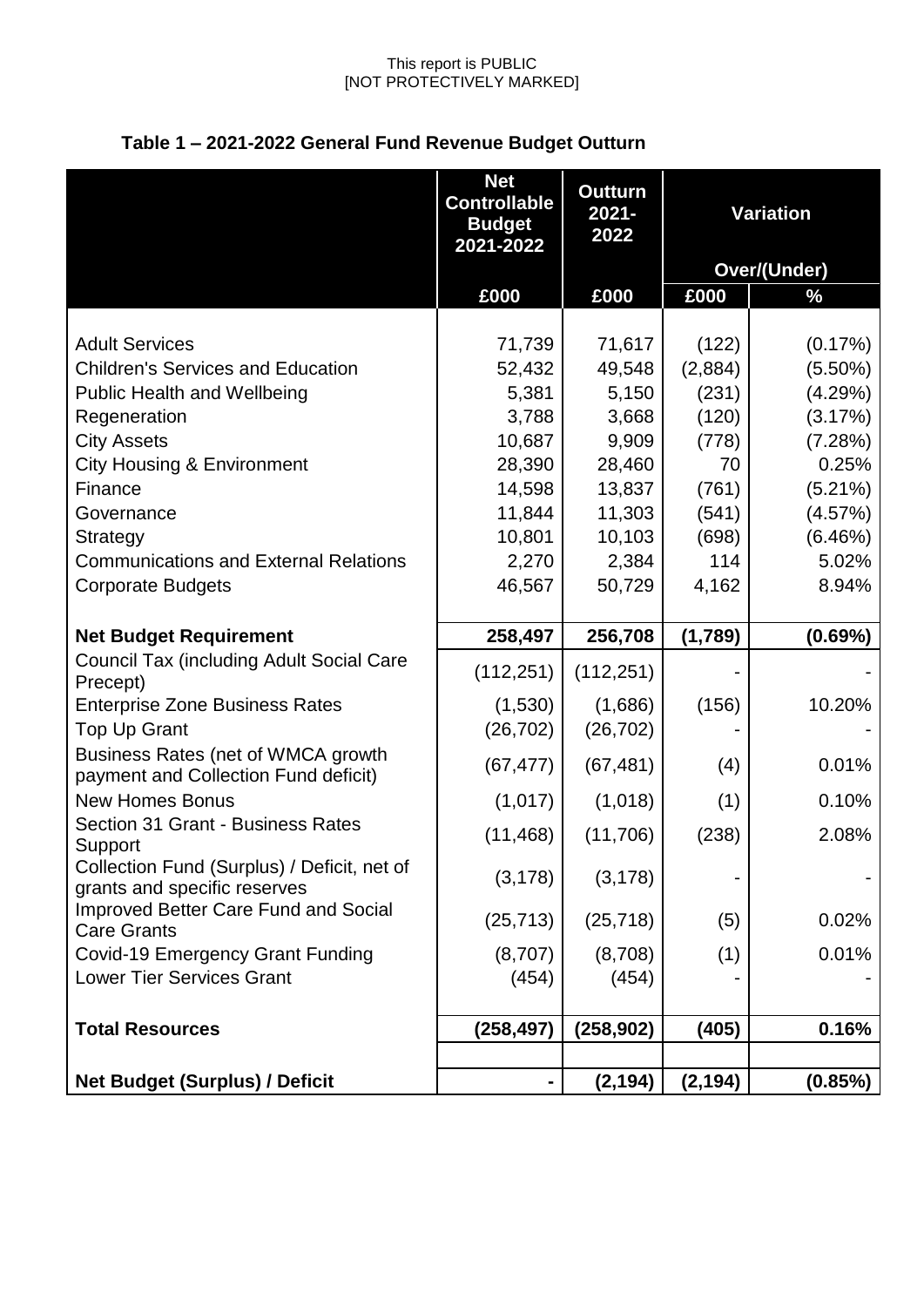## **5.0 Covid-19 Update**

- 5.1 The Council played a proactive, leading role in responding to the Covid-19 emergency. Some of the new initiatives implemented to support the City's residents and businesses may continue to require ongoing financial support. As the situation evolves, as will the Council's response and financial support in order to ensure recovery.
- 5.2 The Council response to the Covid-19 emergency has included:
	- Over 5.8 million items of PPE supplied to local businesses and organisations, almost 1 million of which has been supplied in the last year.
	- Over 71% of the population vaccinated including 94% of 80's, 84% of the most clinically vulnerable and 96% of care home residents
	- Creation of community champion roles to support community support through the pandemic
- 5.3 The Council has received a number of one-off grants to support the costs of the pandemic. The Council has carefully managed the allocation of grants; considering evidence when drawing up a response to the pandemic to ensure the right response is delivered at the right level to support our residents and businesses. The Budget Outturn report presented to Cabinet on 16 June 2021 reported that, to ensure that the Council could continue to deliver on our Relight priorities, and continue to respond to the pandemic during 2021-2022, unallocated Covid-19 Emergency general grant would be carried forward to support the ongoing challenges we face. In addition, at the end of 2019-2020, the Council established a Recovery Reserve totalling £3 million.
- 5.4 During 2020-2021 and for the first quarter of 2021-2022, the Council was able to claim compensation grant for loss of income from sales, fees and charges. As detailed in section 3 and Appendix 2, the Council has seen losses in income across services such as WV Active and Parking services throughout the whole of 2021-2022 – beyond this grant compensation scheme.
- 5.5 The table below summarises the outturn position of the cost implications which are being funded from the general Covid-19 Emergency Grant and the Sales, Fees and Charges grant for quarter 1 of 2021-2022.

|                        | 2021-2022<br>£000 |
|------------------------|-------------------|
| Additional expenditure | 4,015             |
| Loss of Income         | 1,750             |
|                        |                   |
| <b>Total</b>           | 5,765             |

## **Table 2 – Financial Implications of Covid-19 in 2021-2022**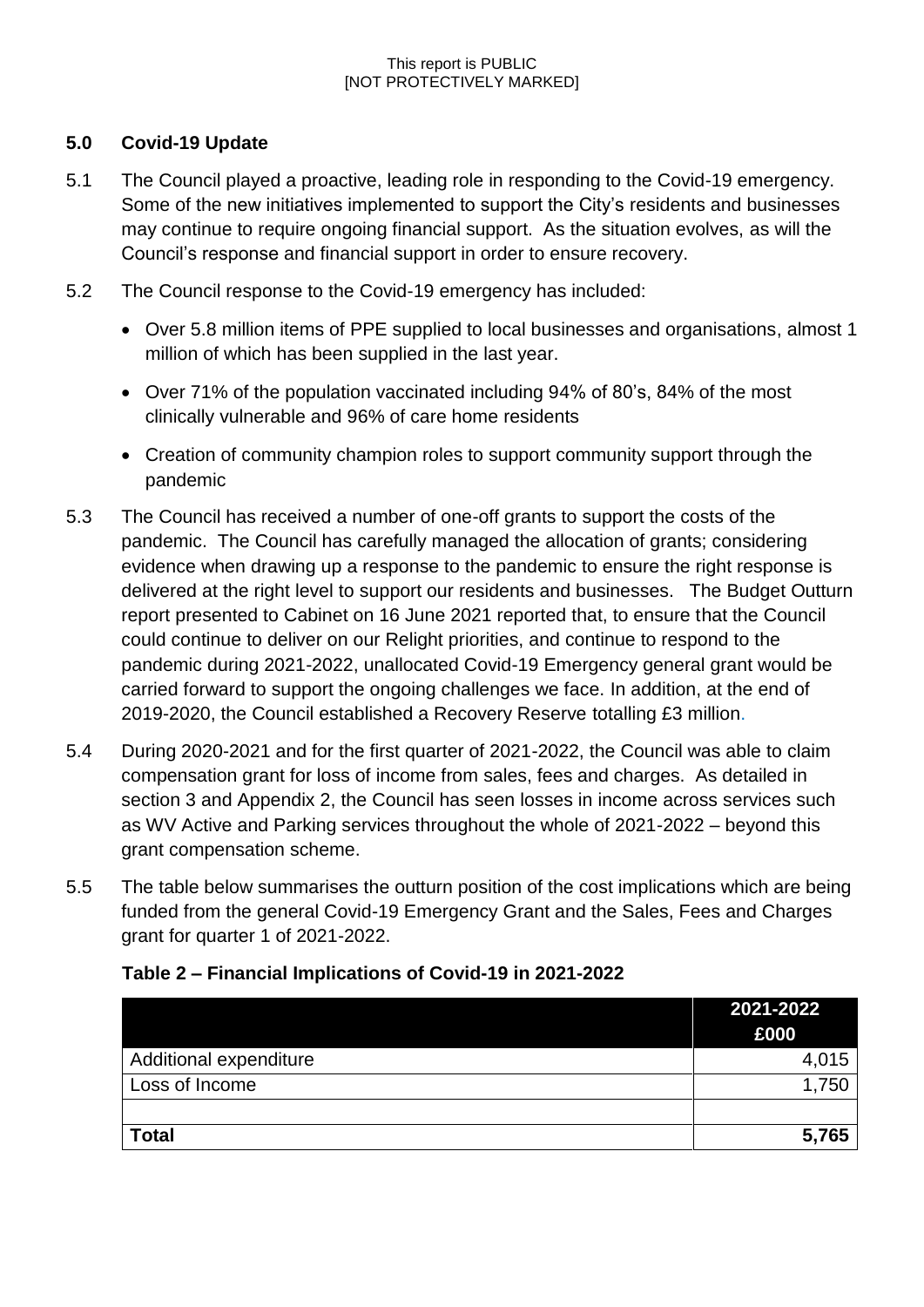- 5.6 In addition, the Council has received a number of grants with specific criteria such as grant funding to adult social care providers, housing support grant to support our most vulnerable families and residents, and funding to contain the outbreak. Expenditure against these grants is in line with the conditions of grant and are excluded from the table above.
- 5.7 As previously been reported, it should also be noted that the Council has seen ongoing losses in income from Council Tax and Business Rates due to Covid. These are managed separately through the collection fund but have a direct impact on the level of resources available to the Council.

### **6.0 Reserves, Provisions and Balances 2021-2022**

- 6.1 A report detailing the Council's reserves, provisions and balances as at 31 March 2022 will be received at this meeting. The report, titled 'Reserves, Provisions and Balances 2021-2022', will seek approval for transfers to and from reserves, provisions and balances.
- 6.2 The Council's General Fund remains at £13.7 million, which represents approximately 5% of the 2022-2023 net budget which is in line with recommended best practice.
- 6.3 Earmarked reserves that have been set aside by the Council to fund future estimated liabilities and planned expenditure have increased overall by £12.3 million. This increase includes the £4 million transfer to the Future Years Budget Strategy Reserve as a result of corporate budget efficiencies and underspends across other directorates, and £5 million of covid grant has also been used to support the underlying budget pressures in 2021-2022, thereby releasing general fund resources which can be utilised to meet the budget deficit in 2022-2023. Both of these transfers are in accordance with the budget strategy approved by Full Council in March 2022.
- 6.4 Whilst the Council does not have a high level of reserves the outturn position has enabled the Council to protect the current level of reserves. This will help to support the Council's short-term financial position but, it does not address the challenging financial position that the Council finds itself in over the medium term; namely identifying further projected budget reductions which were estimated at £12.6 million in 2023-2024, rising to £25.8 million by 2025-2026 when reported to Full Council in March 2022.
- 6.5 The Reserves Strategy is currently being reviewed in light of Our City Our Plan priorities and an updated Reserves Strategy will be reported back to Cabinet in future reports.

## **7.0 Outturn on Schools' Budgets**

7.1 Schools that remain in local authority control started the 2021-2022 financial year with accumulated reserves of £13.2 million. At the end of the year revenue balances for these schools were £15.6 million, an increase of £2.4 million. This represents 13.31% of the funding and income available to schools during 2021-2022.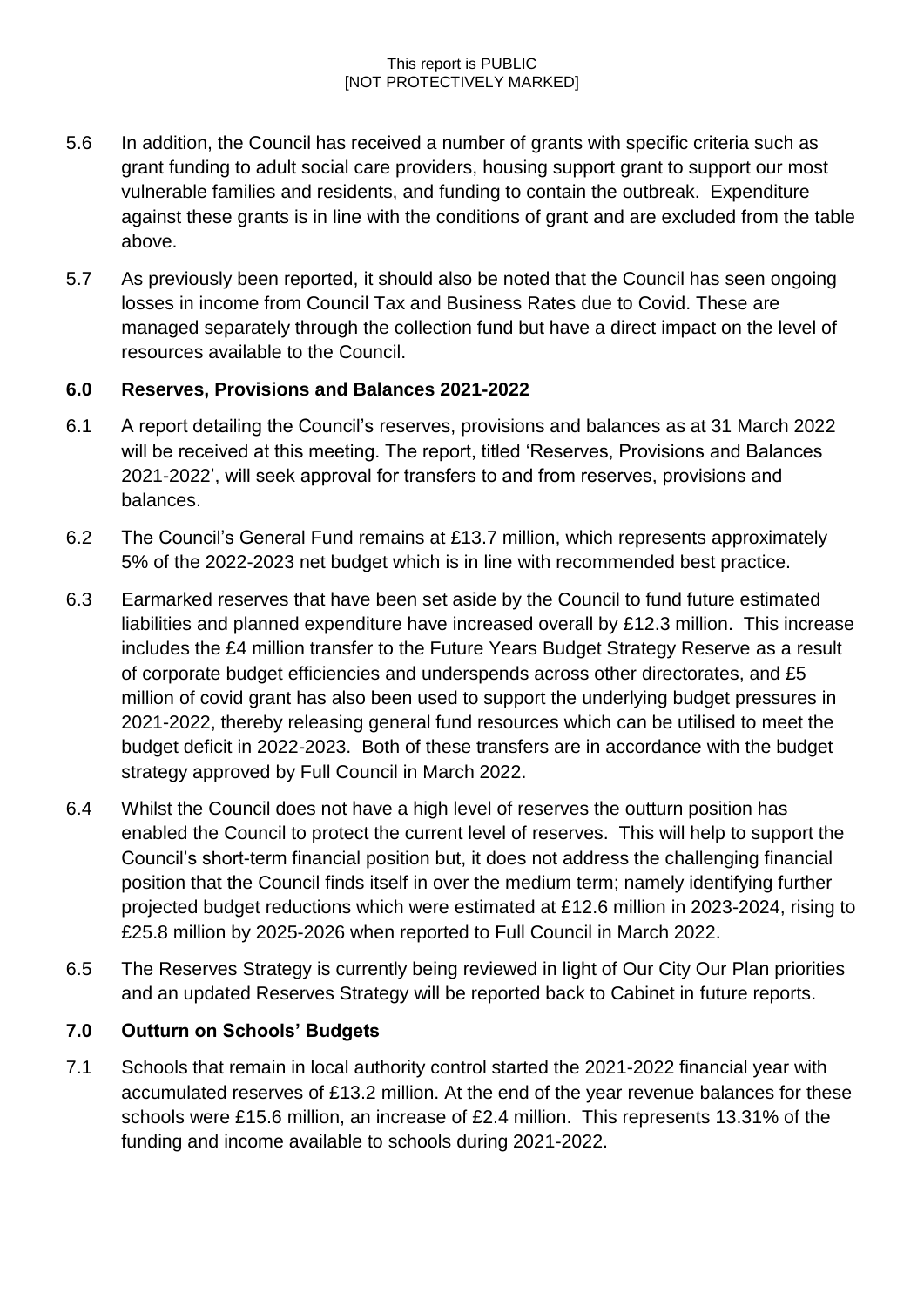- 7.2 The Deputy Director of Education and the Director of Finance will continue to challenge those schools who hold surplus balances, aiming to gain an understanding of plans in place and whether they are appropriate. They will also continue to work with schools with deficit balances to ensure that robust plans are in place to enable the school to return to a balanced budget position.
- 7.3 Further details on schools' finances for 2021-2022 are shown at Appendix 3.

## **8.0 Housing Revenue Budget Monitoring**

8.1 Table 3 shows the latest forecast revenue outturn against budget for the Housing Revenue Account (HRA). The outturn position for the year is a surplus of £13.1 million, compared to a budgeted surplus of £13.1 million.

|                                                                                             | 2021-2022<br><b>Budget</b><br>£000 | $2021 -$<br>2022<br><b>Outturn</b><br>£000 | $2021 -$<br>2022<br>Variation<br>£000 |
|---------------------------------------------------------------------------------------------|------------------------------------|--------------------------------------------|---------------------------------------|
| <b>Total income</b>                                                                         | (97, 829)                          | (96, 323)                                  | 1,506                                 |
| Total expenditure                                                                           | 68,529                             | 68,087                                     | (442)                                 |
| Net cost of HRA services                                                                    | (29, 300)                          | (28, 236)                                  | 1064                                  |
| Interest payments etc.                                                                      | 10,817                             | 10,079                                     | (738)                                 |
| Contribution to capital financing                                                           | 5,336                              | 5,000                                      | (336)                                 |
| (Surplus)/deficit before transfers to/from<br>reserves and provision for redemption of debt | (13, 147)                          | (13, 157)                                  | (10)                                  |
| Allocation of (surplus)/deficit                                                             | 13,147                             | 13,157                                     | 10 <sup>°</sup>                       |
| Provision for redemption of debt                                                            |                                    |                                            |                                       |
| <b>Balance for the year</b>                                                                 |                                    |                                            |                                       |

### **Table 3 – Housing Revenue Account Outturn 2021-2022**

- 8.2 Further detail behind the figures in this table are shown at Appendix 4.
- 8.3 Total income was £1.5 million lower than budgeted, of which £700,000 of this is due to a variance from the property number assumptions used to calculate income budgets. Right to buys were higher than forecast and new build properties lower than the forecast. The budget was based on an expectation that void rent loss would be around pre-covid performance of 1%, however, actual rent loss for the year was around 1.8%. Expenditure on rents, rates and taxes is £313,000 higher than the budget, this includes some back dated council tax on empty properties, and properties being empty for longer and therefore incurring more council tax to the HRA.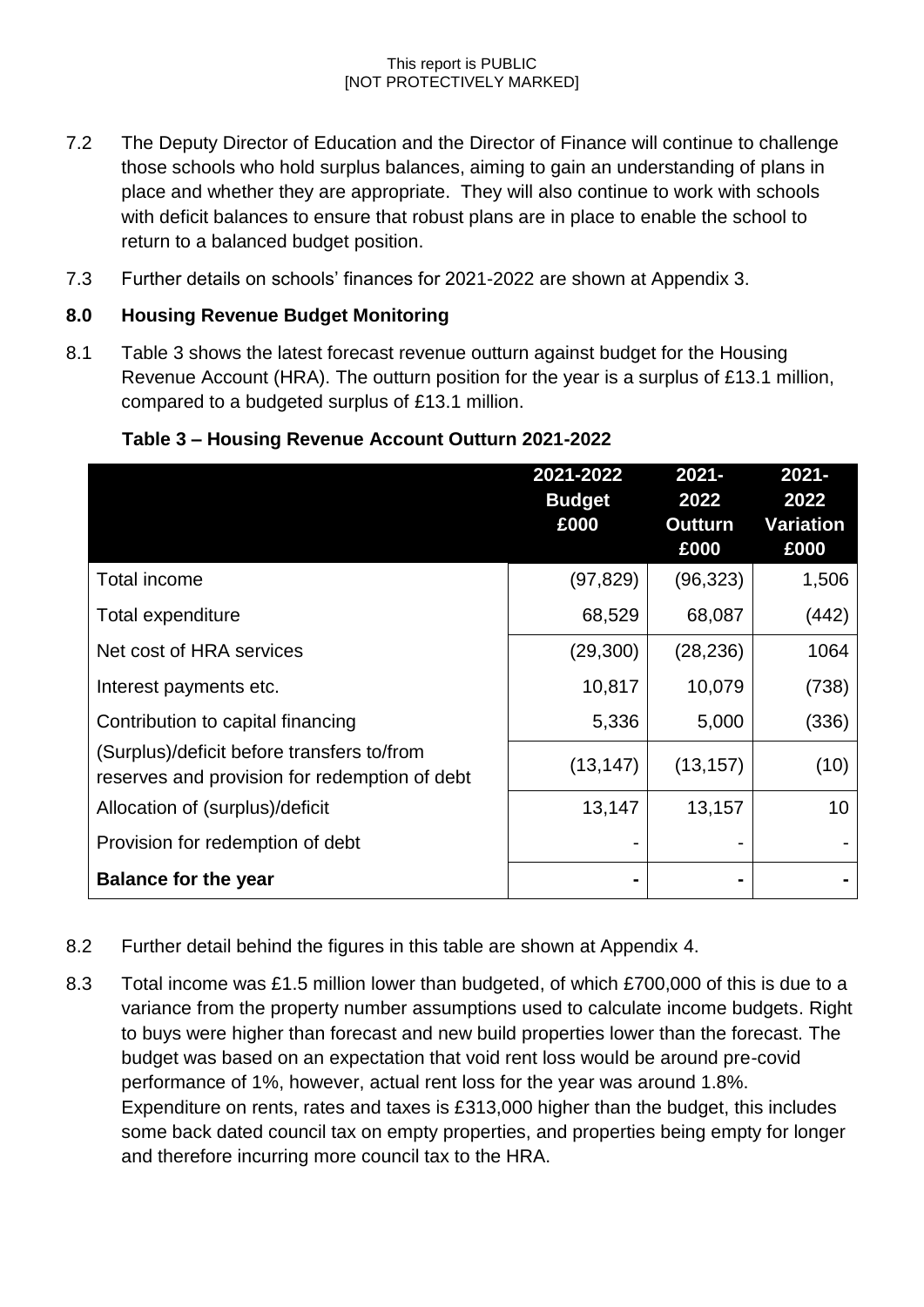- 8.4 There was an underspend against expenditure budgets of £442,000. This figure includes an underspend against the budget for the increase to the bad debt provision of £1.4 million. The budget for the provision for bad debt has been prudent to allow for the potential impact of universal credit, is now felt that a reduced provision will be sufficient. This is offset in part by an overspend of £313,000 for rents, rates and taxes, which relates to increase in the council tax for empty properties due to the time taken to relet them and an overspend against repair and maintenance due to the costs of legal disrepair claims. In addition, expenditure on the depreciation of fixed assets was £708,000 higher than budgeted due to factoring inflationary cost pressures into the calculation.
- 8.5 There was an underspend against the budget for interest payable of £734,000. This was due to rephasing on the capital programme which reduced the borrowing requirement. The budgeted revenue to capital transfer of £5.4 million was reduced to £5.0 million due to the reduction in capital expenditure.

## **9.0 Collection Fund**

- 9.1 The Collection Fund income comes from receipts of Council Tax and Business Rates, also referred to as Non-Domestic Rates (NDR) collected from tax payers during the year and any balances from previous years. During 2020-2021 and 2021-2022, Covid-19 pandemic has had a significant international, national and regional impact and will continue to do so over the short and medium term. The economic costs of the pandemic will place additional pressures on the Council's income collected from council tax and business rates for years to come. Whilst the Council has seen some improvement of the collection rate and some reduction in the numbers of Local Council Tax Support claimants when compared to 2020-2021, these have still not returned back to prepandemic levels.
- 9.2 The council tax element of the Collection Fund out-turned with a £5.4 million surplus during 2021-2022 after contributions were made to the collection fund to recover parts of previous years deficits, this resulted in an overall deficit of £1.2 million to be carried forward. This is primarily due to a lower in year charge to the bad debt provision as a result of improved collection rates than originally forecast, however, it is important to note that whilst collection rates have improved in 2021-2022 on 2020-2021 levels, they are still below pre-covid levels. Of the overall deficit to be carried forward, the Council will retain a deficit in the region of £1.1 million.
- 9.3 The business rates element of the Collection Fund out-turned with a £22.5 million surplus after contributions were made to the collection fund to recover parts of previous years deficits linked to the costs of Covid-19 business rates relief. In addition to the net deficit brought forward on the collection fund, this results in an overall deficit of £17.8 million to be carried forward. Of this, the Council will retain a deficit in the region of £17.4 million.
- 9.4 Due to Collection Fund accounting treatment, the deficit on the fund will not be passed to the Council's General Fund until 2022-2023 and later years. The Government have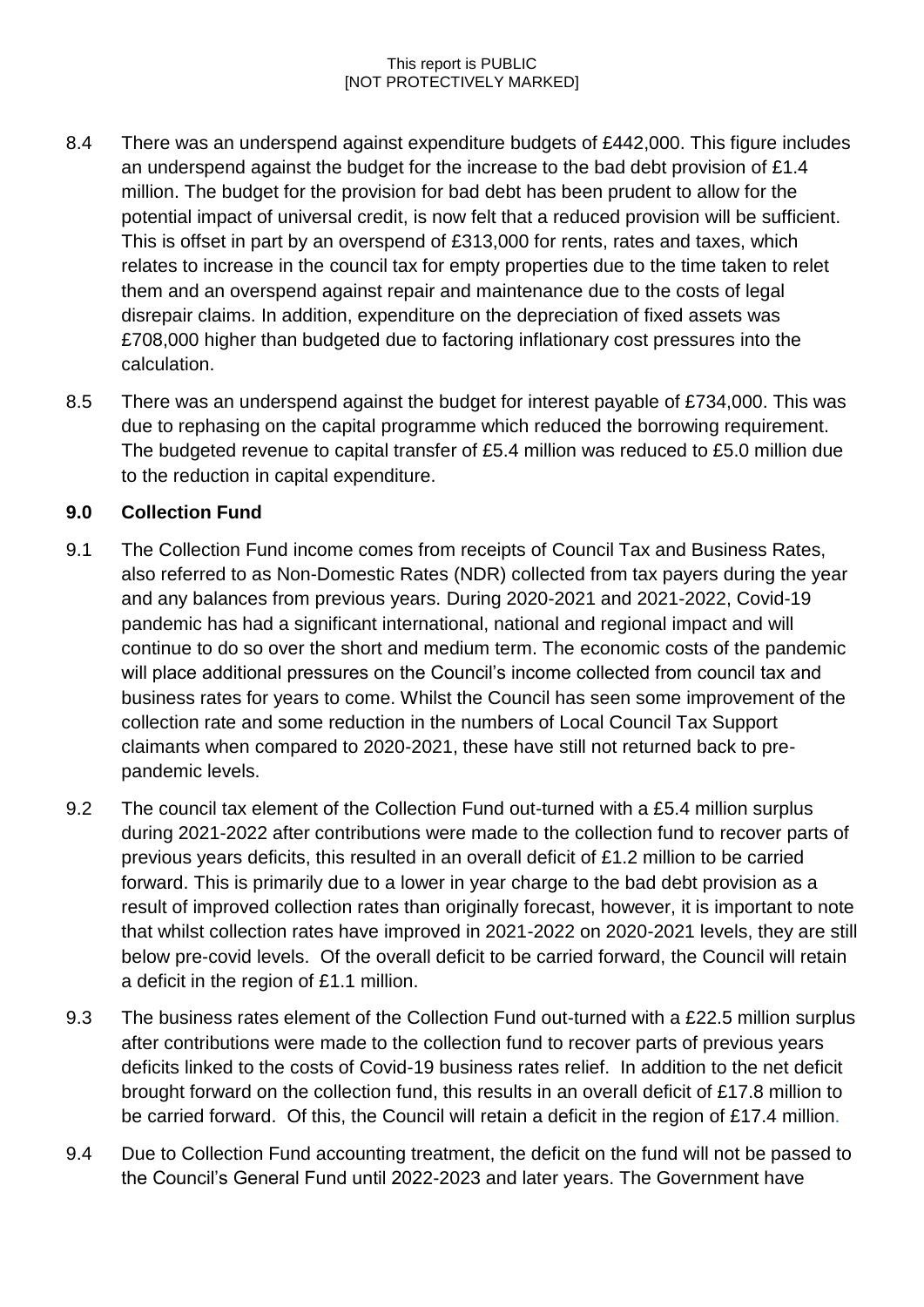confirmed that, due to Covid, the in-year deficit on the Collection Fund in 2020-2021 can be spread over 3 years from 2021-2022 to 2023-2024.

9.5 In addition to this, in the Spending Review 2020, the Government announced that funding would be provided to compensate local authorities for 75% of irrecoverable losses from council tax and business rates revenues in 2020-2021, that would otherwise need to be funded through local authority budgets in 2021-2022 and later years. Based on the 2020-2021 outturn position, the Council has received funding in the region of £5.5 million based on Government's methodology of calculating in-year losses, which will be allocated against the collection fund deficits between 2021-2022 to 2023-2024.

## **10.0 Capital Programme – General Revenue Account and Housing Revenue Account (HRA)**

- 10.1 The capital programme includes significant investment programmes that endeavour to create an environment where new and existing businesses thrive, people can develop the skills they need to secure jobs and create neighbourhoods in which people are proud to live. The capital programme reflects the priorities of the Strategic Asset Management Plan.
- 10.2 On 2 March 2022, Full Council approved the Capital Programme 2021-2022 to 2025- 2026 Quarter Three Review and 2022-2023 to 2026-2027 Budget Strategy. This report approved revisions to the General Revenue Account and Housing Revenue Account (HRA) capital programmes. The table below provides an overview of the outturn position for the General Revenue Account and HRA against the approved budget for 2021-2022.
- 10.3 Due to the nature of the capital programme it is important to review capital budgets over the medium term. A full report on the Capital Outturn 2021-2022 including Quarter One Capital Monitoring 2022-2023, detailing the financial performance by each project and the updated position over the medium term, will be reported to Cabinet in July 2022.
- 10.4 Despite the pressures of Covid-19 the Council has continued to deliver key capital projects which are essential to the Relighting Our City priorities. An update on key projects will be provided in the report to Cabinet in July 2022.

| <b>Capital Programme</b>                         | 2021-2022<br><b>Budget</b><br>£000 | 2021-2022<br><b>Outturn</b><br>£000 | 2021-2022<br><b>Variation</b><br>£000 |
|--------------------------------------------------|------------------------------------|-------------------------------------|---------------------------------------|
| <b>General Revenue Account Capital Programme</b> |                                    |                                     |                                       |
| <b>Expenditure</b>                               | 100,495                            | 82,526                              | (17, 969)                             |
|                                                  |                                    |                                     |                                       |
| <b>Financing</b>                                 |                                    |                                     |                                       |
| <b>Internal Resources</b>                        | 64,810                             | 53,943                              | (10,867                               |
| <b>External Resources</b>                        | 35,685                             | 28,583                              | (7, 102)                              |
| <b>Total Financing</b>                           | 100,495                            | 82,526                              | (17,969)                              |
|                                                  |                                    |                                     |                                       |

### **Table 4 - Capital Programme 2021-2022**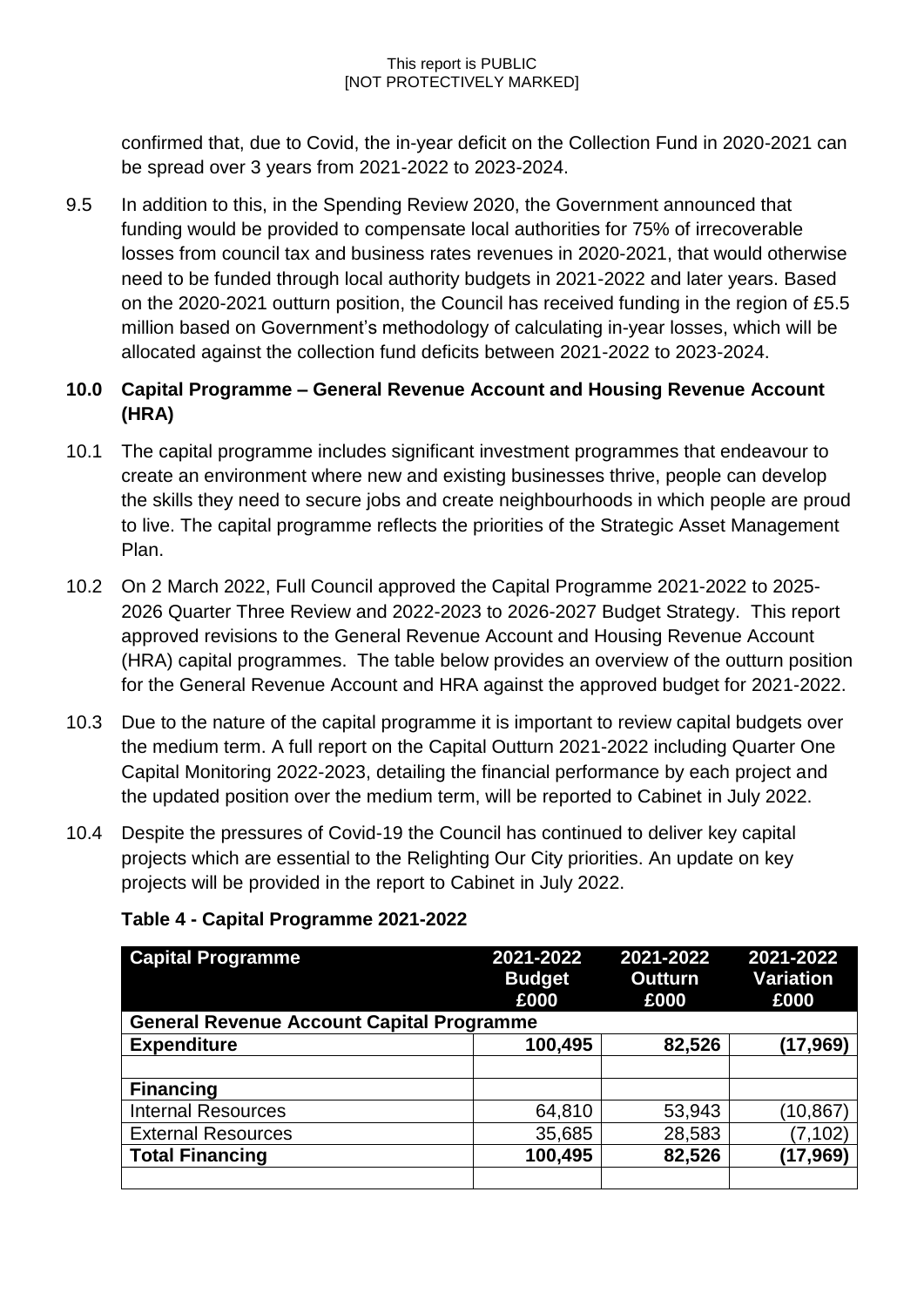| <b>Capital Programme</b>                         | 2021-2022<br><b>Budget</b><br>£000 | 2021-2022<br><b>Outturn</b><br>£000 | 2021-2022<br><b>Variation</b><br>£000 |  |  |
|--------------------------------------------------|------------------------------------|-------------------------------------|---------------------------------------|--|--|
| <b>Housing Revenue Account Capital Programme</b> |                                    |                                     |                                       |  |  |
| <b>Expenditure</b>                               |                                    |                                     |                                       |  |  |
|                                                  | 54,900                             | 55,851                              | 951                                   |  |  |
| <b>Financing</b>                                 |                                    |                                     |                                       |  |  |
| <b>Internal Resources</b>                        | 54,105                             | 54,534                              | 429                                   |  |  |
| <b>External Resources</b>                        | 795                                | 1,317                               | 522                                   |  |  |
| <b>Total Financing</b>                           | 54,900                             | 55,851                              | 951                                   |  |  |
|                                                  |                                    |                                     |                                       |  |  |

### **11.0 Debt Write offs**

- 11.1 Debts are only written off as a last resort, when all feasible recovery action has been exhausted. If the situation surrounding an individual case changes in the future, steps would be taken to pursue the debt, despite the debt having been written off.
- 11.2 This report seeks approval to a number of debt write offs in relation to Council Tax, Business Rates, Housing Benefits and Sundry Debts. The details of these write-offs is provided in Appendix 5.

### **12.0 Evaluation of alternative options**

12.1 In accordance with the Council's financial procedures rules, all virements in excess of £50,000, or those that result in a transfer between employees and other controllable expenditure headings, require the approval of Cabinet. Contributions to and from reserves and the creation of supplementary budgets also require Cabinet approval. The write-offs, virements, use of reserves and creation of supplementary budgets detailed in this report which seek the approval of Cabinet are all considered prudent in the opinion of the Director of Finance.

### **13.0 Reasons for decisions**

13.1 In accordance with the Council's financial procedures rules, all virements in excess of £50,000, or those that result in a transfer between Employees and Other Controllable Expenditure headings, require the approval of Cabinet. Contribution to and from reserves also requires the approval from Cabinet. The write-offs, virements and use of reserve requests detailed in this report which seek the approval of Cabinet are all considered to be prudent in the opinion of the Cabinet Member for Resources and Digital City and the Director of Finance.

### **14.0 Financial implications**

14.1 The financial implications are discussed in the body of the report. [MH/07062022/C]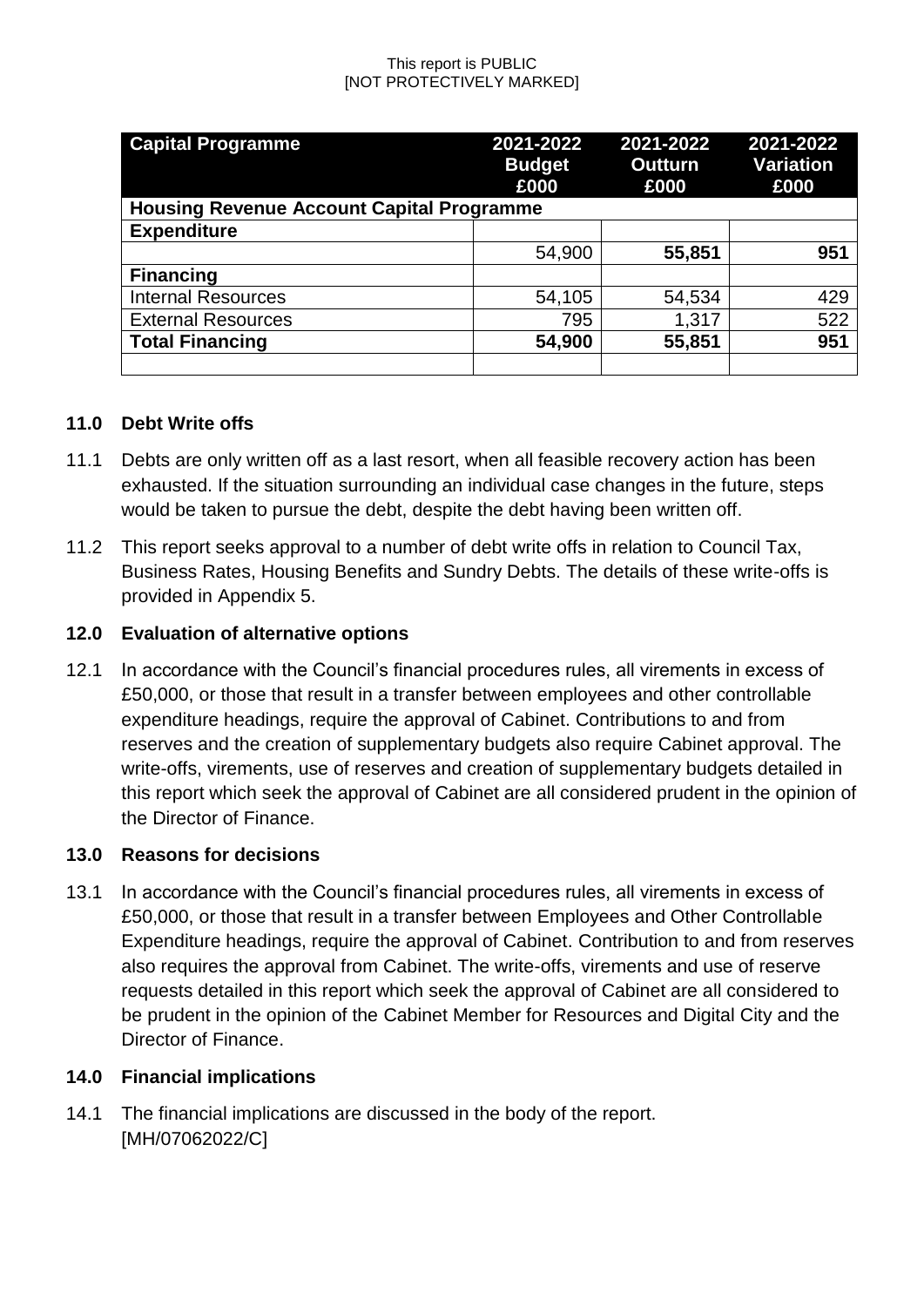# **15.0 Legal implications**

15.1 Section 151 of the Local Government Act 1972 requires local authorities to make arrangements for the proper administration of their financial affairs. It is a legal requirement under s25 of the Local Government Act 2003 to set a balanced budget and monitor the financial position throughout the year. [DP/08062022/A]

## **16.0 Equalities implications**

- 16.1 The method by which the Budget is developed is governed by Our Council Plan and Relighting Our City, which itself is guided by consultation and equality analysis. The development of various budget proposals include an initial equalities screening for each proposal and, where necessary, a full equalities analysis which will provide for an initial understanding of the equality impact of the draft proposals. All of this will enable Councillors to pay, "due regard" to the equalities impact of their budget decisions at that point in the budget development process. The resulting and final report to Cabinet and Council will contain a supporting equality analysis that will offer information across the whole range of proposals and in doing so will enable Councillors to discharge their duty under Section 49 of the Equality Act 2010.
- 16.2 Fairness and inclusion is a key cross cutting theme within Relighting Out City. As part of performance reporting, there is ongoing work to ensure that where possible data is collected and able to be analysed by protected characteristic, to ensure that the Council is meeting its responsibilities and commitments in relation to equality and diversity.

## **17.0 All other implications**

17.1 The Covid-19 implications are detailed in the body of the report.

# **18.0 Schedule of background papers**

- 18.1 [2021-2022 Budget and Medium Term Financial Strategy 2021-2022 to 2023-2024,](https://wolverhampton.moderngov.co.uk/ieListDocuments.aspx?CId=129&MId=15294&Ver=4) report to Cabinet on 17 February 2021 and Full Council on 3 March 2021
- 18.2 [Performance, Budget Monitoring and Budget Update 2021-2022,](https://wolverhampton.moderngov.co.uk/ieListDocuments.aspx?CId=130&MId=16149&Ver=4) report to Cabinet on 28 July 2021
- 18.3 Performance [and Budget Monitoring 2](https://wolverhampton.moderngov.co.uk/ieListDocuments.aspx?CId=130&MId=16149&Ver=4)021-2022 report to Cabinet on 17 November 2021
- 18.4 [Performance and Budget Monitoring 2021 –](https://wolverhampton.moderngov.co.uk/ieListDocuments.aspx?CId=130&MId=16156&Ver=4) 2022 report to Cabinet on 23 March 2022
- 18.5 [2022-2023 Final Budget and Medium Term Financial Strategy 2022-2023 to 2025-2026,](https://wolverhampton.moderngov.co.uk/ieListDocuments.aspx?CId=129&MId=16314&Ver=4) report to Cabinet on 23 February 2022 and Full Council on 2 March 2022

## **19.0 Appendices**

19.1 Appendix 1 - Performance Update 2021-2022